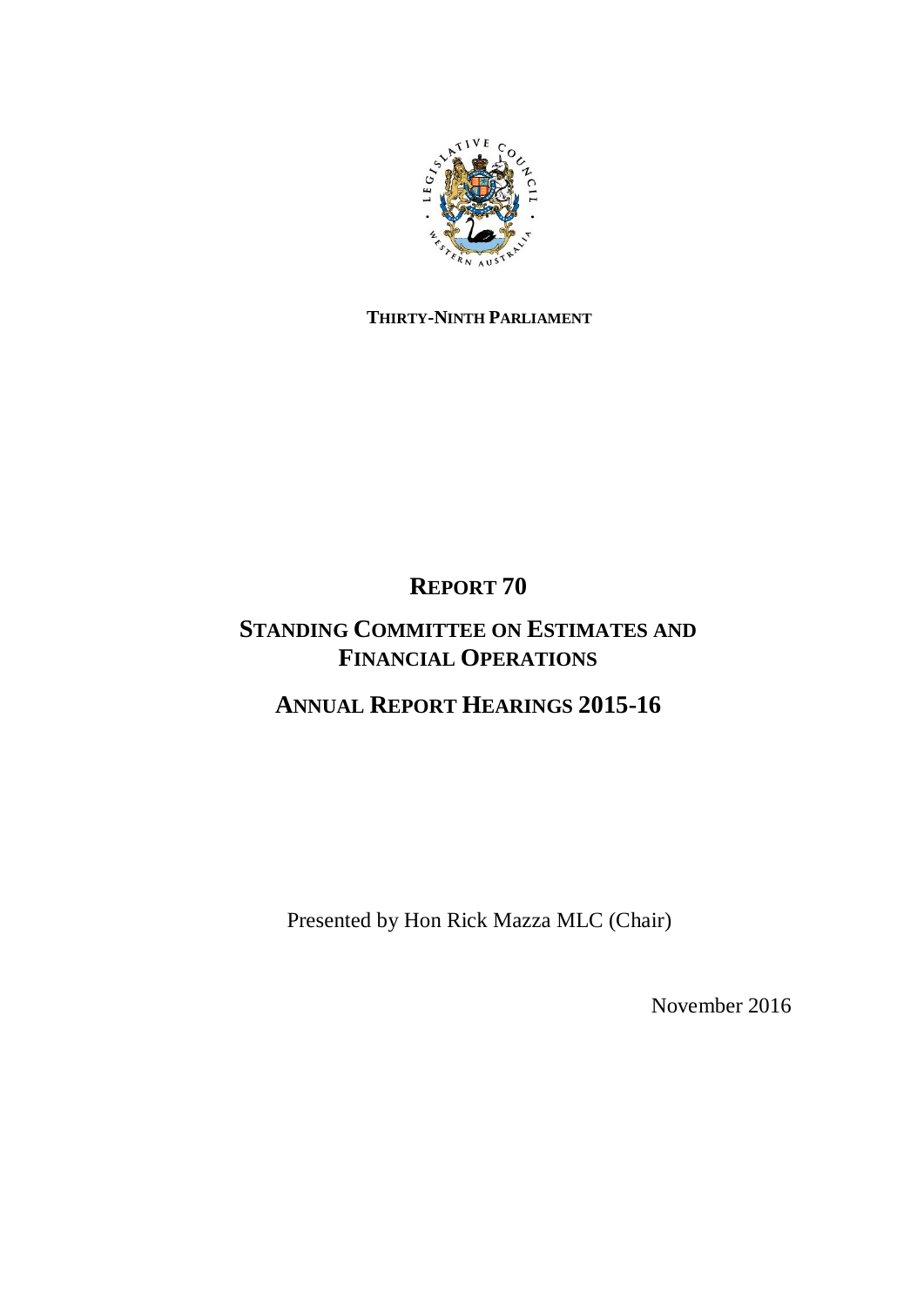## **STANDING COMMITTEE ON ESTIMATES AND FINANCIAL OPERATIONS**

#### **Date first appointed:**

30 June 2005

#### **Terms of Reference:**

The following is an extract from Schedule 1 of the Legislative Council Standing Orders:

### '**3. Standing Committee on Estimates and Financial Operations**

- 3.1 An *Estimates and Financial Operations Committee* is established.
- 3.2 The Committee consists of 5 Members, 3 of whom shall be non-government Members.
- 3.3 The functions of the Committee are to
	- (a) consider and report on
		- (i) the estimates of expenditure laid before the Council each year;
		- (ii) any matter relating to the financial administration of the State; and
		- (iii) any bill or other matter relating to the foregoing functions referred by the Council;

and

(b) consult regularly with the Auditor General.'

#### **Members as at the time of this inquiry:**

| Hon Rick Mazza MLC (Chair) | Hon Peter Katsambanis MLC (Deputy Chair) |
|----------------------------|------------------------------------------|
| Hon Helen Morton MLC       | Hon Alanna Clohesy MLC                   |
| Hon Dr Sally Talbot MLC    |                                          |

#### **Staff as at the time of this inquiry:**

| Alex Hickman (Advisory Officer (Legal)) | Anne Turner (Advisory Officer (Legal)) |
|-----------------------------------------|----------------------------------------|
| Mark Warner (Committee Clerk)           | Tracey Sharpe (Committee Clerk)        |

#### **Address:**

Parliament House, Perth WA 6000, Telephone (08) 9222 7222 lcco@parliament.wa.gov.au Website: http://www.parliament.wa.gov.au

## **ISBN 978-1-925149-95-1**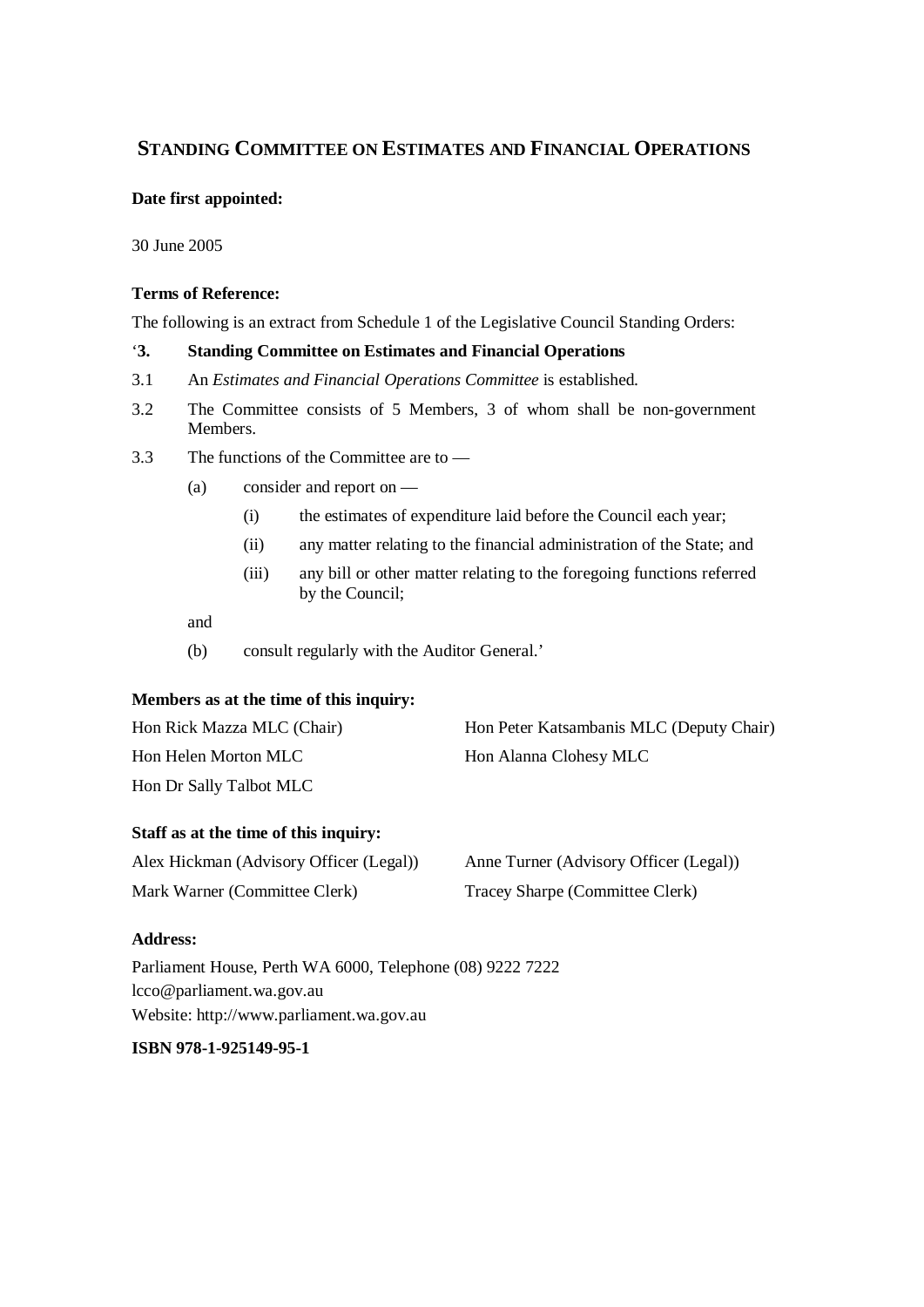# **CONTENTS**

| 1                           |  |
|-----------------------------|--|
|                             |  |
|                             |  |
|                             |  |
| $\mathcal{D}_{\mathcal{L}}$ |  |
|                             |  |
|                             |  |
|                             |  |
|                             |  |
|                             |  |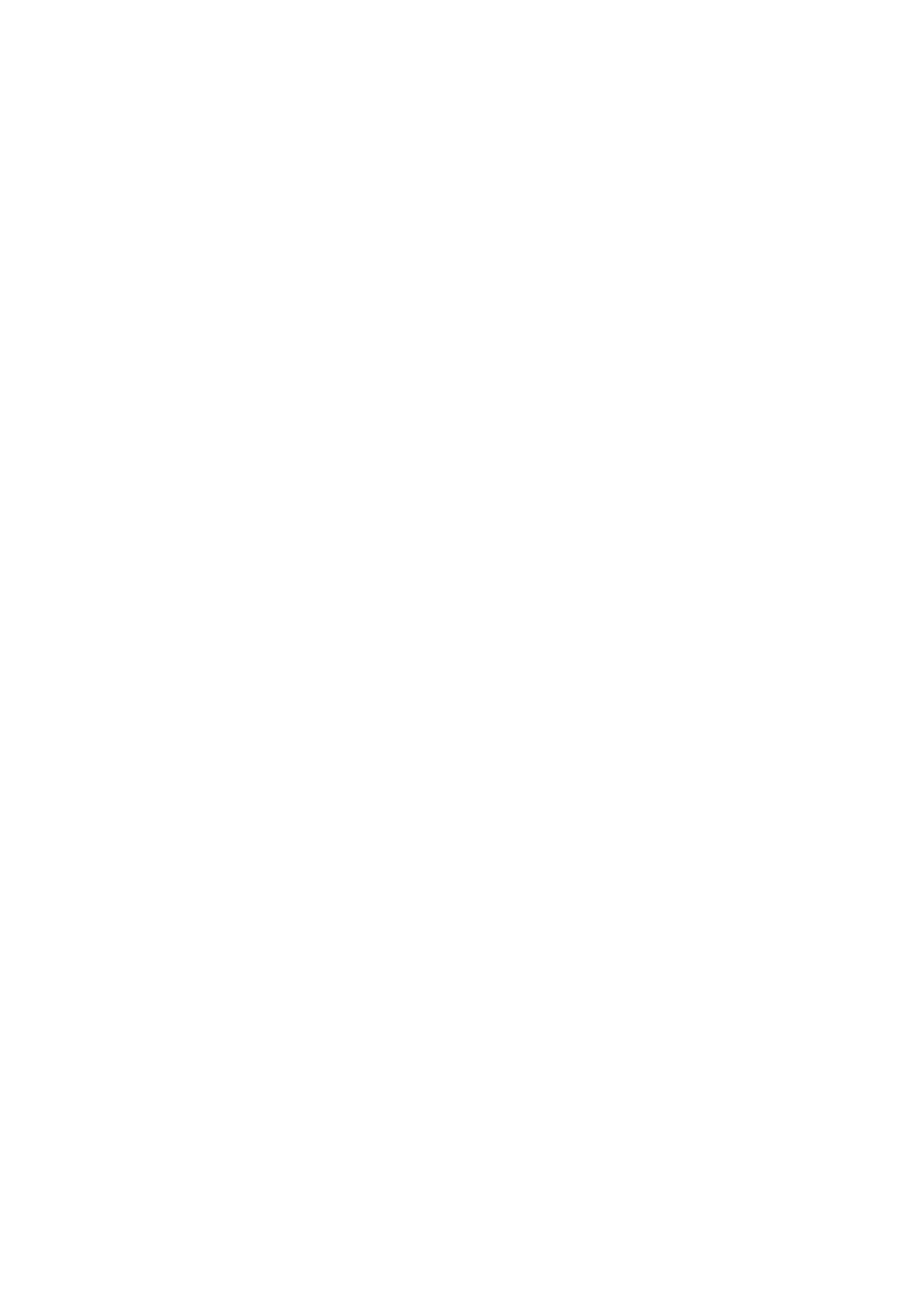#### **EXECUTIVE SUMMARY FOR THE**

#### **REPORT OF THE STANDING COMMITTEE ON ESTIMATES AND FINANCIAL OPERATIONS**

#### <span id="page-4-0"></span>**IN RELATION TO THE**

#### **ANNUAL REPORT HEARINGS 2015-16**

#### <span id="page-4-1"></span>**EXECUTIVE SUMMARY**

- 1 The Standing Committee on Estimates and Financial Operations (Committee) conducted hearings with 26 agencies in relation to the 2015-16 Annual Reports on 25 and 27 October and 2, 3 and 7 November 2016.
- 2 The Committee was satisfied with the conduct of the hearings, with a fair crosssection of questions asked by Members and a large number of matters canvassed.
- 3 The Committee was, again, denied access to Strategic Asset Plans of agencies when these were requested during hearings. As noted in its Reports 65 and 68, the Committee looks forward to the provision of guidance to agencies by the Departments of the Premier and Cabinet and Treasury on options for releasing information contained in Strategic Asset Plans in the interests of transparency and accountability.
- 4 Due to the tabling of this report so shortly after the conclusion of the hearings (owing to the proximity of the March 2017 State Election), the Committee has been unable to take into account answers to questions on notice not received at the date of adopting this report.
- 5 The Committee takes this opportunity to thank Members and agencies for the assistance they have provided to the Committee during its Budget Estimates hearing and Annual Report hearing processes in this Parliament.
- 6 A central feature of our Westminster system of government is that the Executive Government is responsible to the Parliament. In undertaking these hearings, the Committee is of the view that it has played an important role in holding the executive to account.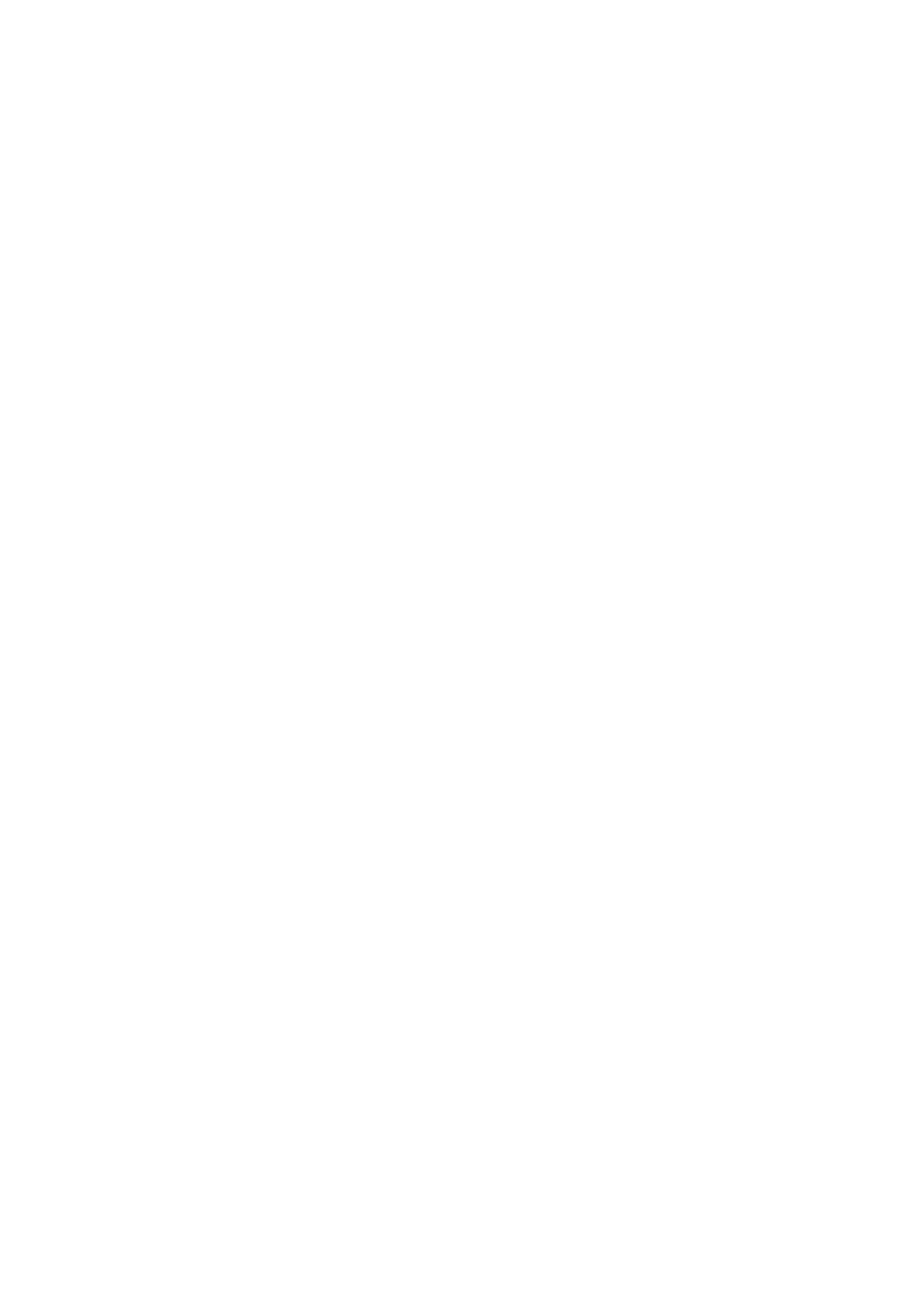#### <span id="page-6-0"></span>**REPORT OF THE STANDING COMMITTEE ON ESTIMATES AND FINANCIAL OPERATIONS**

#### **IN RELATION TO THE**

### **ANNUAL REPORT HEARINGS 2015-16**

#### <span id="page-6-1"></span>**1 INTRODUCTION**

#### <span id="page-6-2"></span>**The Committee's function of expenditure**

- 1.1 It is a function of the Estimates and Financial Operations Committee (Committee) to consider and report to the Legislative Council on the estimates of expenditure laid before the Legislative Council each year and any matter relating to the financial administration of the State. $1$
- 1.[2](#page-6-4) Government revenue goes into the Consolidated Account,<sup>2</sup> which is the major source of funding for the State Public Sector.<sup>[3](#page-6-5)</sup> The 'estimates of expenditure' comprise the Appropriation (Consolidated Account) Bills and the supporting documentation (Budget Papers). These are presented to Parliament on an annual basis in order that Government may access or 'appropriate' money from the Consolidated Account to fund expenditure by the Government over a given financial year.<sup>[4](#page-6-6)</sup>
- 1.3 This report relates to the Committee's investigation into State expenditure and financial administration of the 2015-16 budget cycle, focusing on the final stage of the process, the 201[5](#page-6-7)-16 Annual Reports.<sup>5</sup> Hearings in relation to these Annual Reports were conducted in October and November 2016.
- 1.4 Due to the tabling of this report so shortly after the conclusion of the hearings (owing to the proximity of the March 2017 State Election), the Committee has been unable to take into account answers to questions on notice not received at the date of adopting this report.

 $\ddot{\phantom{a}}$ 

<span id="page-6-5"></span><sup>3</sup> The major revenue sources for the Western Australian Government include taxes, imposts, rates, duties and royalties: *Constitution Act 1889*, s 64 and *Financial Management Act 2006*, s 8.

<span id="page-6-3"></span><sup>&</sup>lt;sup>1</sup> Term of reference  $3.3$  (a).

<span id="page-6-4"></span><sup>&</sup>lt;sup>2</sup> Subsequent to the assent of the *Financial Management Act 2006* on 21 December 2006, the Consolidated Fund is now called the Consolidated Account.

<span id="page-6-6"></span><sup>4</sup> *Constitution Act 1889*, s 72.

<span id="page-6-7"></span><sup>5</sup> The 2015-16 Budget Statements were tabled in the Legislative Council on 14 May 2015. The Appropriation (Capital 2015–16) Bill 2015 and the Appropriation (Recurrent 2015–16) Bill 2015 were assented to on 26 August 2015.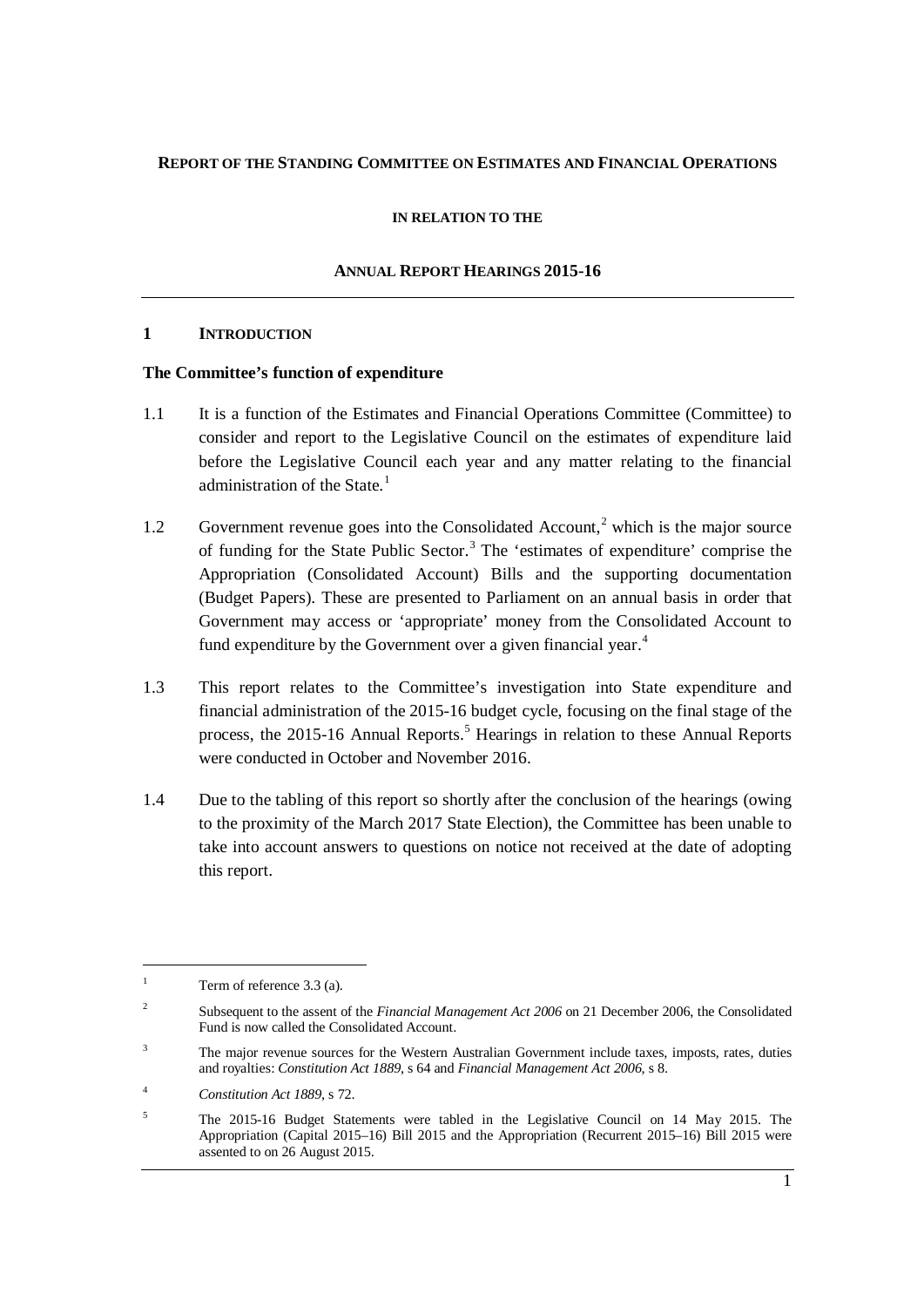#### <span id="page-7-0"></span>**Annual Reports**

- 1.5 Annual reports are an important tool in assisting the public's understanding of the operations of government agencies, as well as ensuring financial and performance accountability to Parliament.
- 1.6 Section 64(1) to (3) of the *Financial Management Act 2006* (FMA) states:

#### *61. Annual reports, contents of etc.*

- *(1) After the end of each financial year the accountable authority of an agency is to prepare an annual report that contains —*
	- *(a) financial statements for the financial year; and*
	- *(b) key performance indicators; and*
	- *(c) a report on the operations of the agency during the financial year; and*
	- *(d) any information prescribed by the Treasurer's instructions; and*
	- *(e) if applicable, the reports referred to in subsections (2) and (3); and*
	- *(f) any other information required by a written direction given by the Minister*
- *(2) The accountable authority of an agency is to include in the annual report for a financial year covered by a resource agreement a report on the extent to which the agency achieved any objectives described in the resource agreement.*
- *(3) An agency that —*
	- *(a) is a department or statutory authority; and*
	- *(b) has an affiliated body or a related body, is to include in the annual report for a financial year a report on the affiliated body or related body that contains in respect of*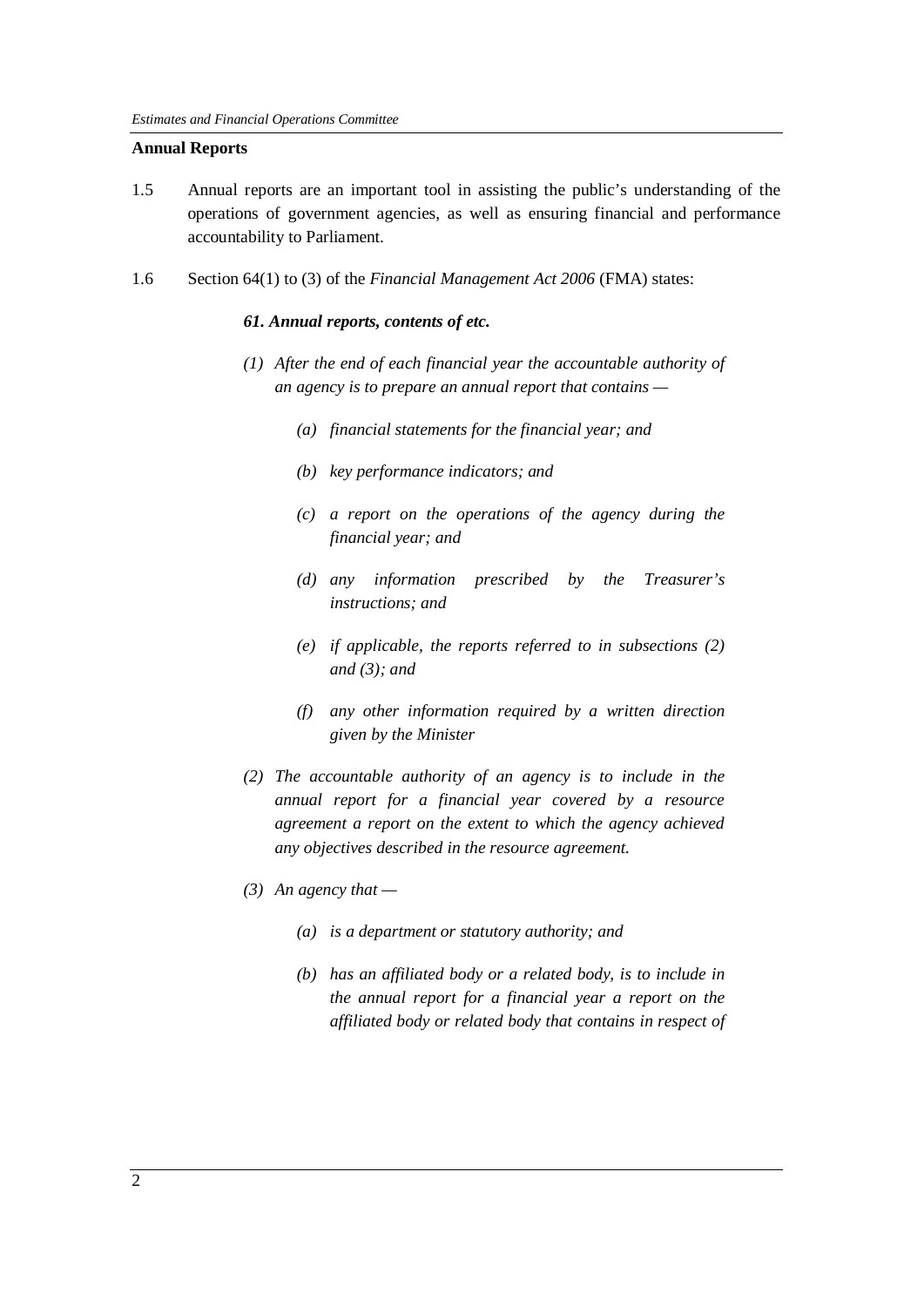*the financial year the information prescribed by the Treasurer's instructions.*[6](#page-8-3)

1.7 Annual reports are to be tabled in each House of Parliament within 90 days of the end of the financial year.<sup>[7](#page-8-4)</sup>

#### <span id="page-8-0"></span>**The Committee's approach**

- 1.8 The Committee conducted its inquiries relating to the Agency Annual Report hearings in accordance with the Committee's Procedure Policy by:
	- examining selected annual reports
	- submitting questions to entities prior to hearings
	- conducting hearings with the agencies identified in the timetable tabled in the Legislative Council<sup>[8](#page-8-5)</sup>
	- requesting answers to questions taken on notice during the hearings and submitting additional questions.

### <span id="page-8-1"></span>**2 ANNUAL REPORT HEARINGS**

#### <span id="page-8-2"></span>**Hearings**

- 2.1 To assist the Committee in determining which agencies to examine, the Committee authorised Members to consult with their colleagues.
- 2.2 Details of the hearings were placed on the Committee's website [\(www.parliament.wa.gov.au/est\)](http://www.parliament.wa.gov.au/est). Hearings were held with 26 agencies on 25 and 27 October 2016 and 2, 3 and 7 November 2016.
- 2.3 A list of the agencies with whom the Committee held hearings and a summary of some of the subjects discussed is set out at Table 1.

<span id="page-8-3"></span><sup>6</sup> *Financial Management Act 2006,* s 61(1)-(3). See also Treasurer's instruction 904: *Key Performance Indicators*, for further information about disclosure of performance information and Treasurer's instruction 808: *Resource Agreement*, for further information about disclosure against resource agreements.

<span id="page-8-4"></span><sup>7</sup> *Financial Management Act 2006,* s 64.

<span id="page-8-5"></span><sup>8</sup> Western Australia, Legislative Council, Standing Committee on Estimates and Financial Operations, Report 69, *2015-16 Annual Report Hearings – Schedule of Hearings*, 6 October 2016.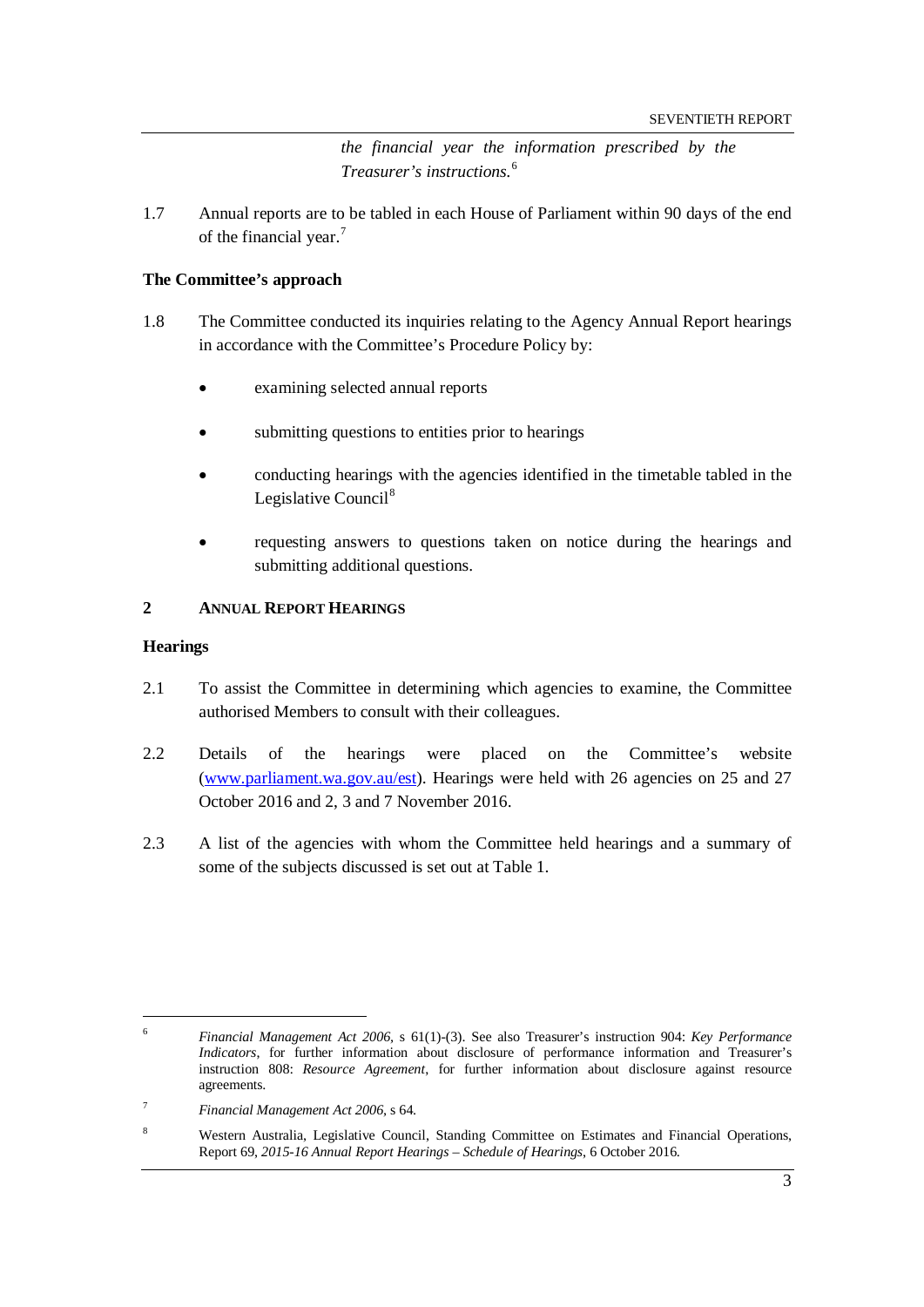## **Table 1**

## **2015-16 Annual Report Hearings**

| <b>Agency</b>                                       | <b>Summary of subjects discussed</b>                                                                                                                                                                                                                                              |
|-----------------------------------------------------|-----------------------------------------------------------------------------------------------------------------------------------------------------------------------------------------------------------------------------------------------------------------------------------|
|                                                     | 25 October 2016                                                                                                                                                                                                                                                                   |
| Department of Fire and<br><b>Emergency Services</b> | • the critical messaging system in the wake of the Yarloop-<br>Waroona fires (now accessible for the general public via the<br>internet)                                                                                                                                          |
|                                                     | crew protection systems and appliances (60 automated vehicle<br>locators and 100 per cent burn-over blankets are in operation)<br>mapping of bush fire prone areas<br>٠<br>increase in the Emergency Services Levy and the consequent<br>decrease in Consolidated Account funding |
|                                                     | • collegiate relationships between partners developing through<br>standardising of equipment, sharing of ICT systems and<br>combined teams                                                                                                                                        |
|                                                     | • volunteer agencies and the leadership views of, particularly,                                                                                                                                                                                                                   |
|                                                     | the Volunteer Bushfire Association                                                                                                                                                                                                                                                |
|                                                     | • the Volunteer Sustainability Strategy                                                                                                                                                                                                                                           |
|                                                     | • engaging juniors in fire and rescue service and SES service<br>volunteering as an attempt to parallel social utility around<br>volunteering                                                                                                                                     |
|                                                     | • the ageing marine volunteer sector                                                                                                                                                                                                                                              |
|                                                     | • cost of responding to false fire brigade alarms                                                                                                                                                                                                                                 |
|                                                     | the 20 per cent decrease in false alarms per month                                                                                                                                                                                                                                |
|                                                     | • the imposition of a charge of \$750 on the $4th$ and every                                                                                                                                                                                                                      |
|                                                     | subsequent false alarm and its consistency with 'three strikes'<br>interstate policy                                                                                                                                                                                              |
|                                                     | • the permissibility of entering Crown land to fight a fire                                                                                                                                                                                                                       |
|                                                     | • Terms of Reference and objectives of the Department's Equity<br>and Diversity Committee                                                                                                                                                                                         |
|                                                     | the Health and Safety Governance Committee for volunteers                                                                                                                                                                                                                         |
|                                                     | volunteers not being covered by workers' compensation                                                                                                                                                                                                                             |
|                                                     | principles of fire fighter gender diversity                                                                                                                                                                                                                                       |
|                                                     | roles for people with a disability in the Department<br>$\bullet$                                                                                                                                                                                                                 |
|                                                     | 'non-operational' employment roles being under target                                                                                                                                                                                                                             |
|                                                     | the mental health first aid initiative                                                                                                                                                                                                                                            |
|                                                     | act of grace payments<br>$\bullet$                                                                                                                                                                                                                                                |
|                                                     | the Ferguson Review of the Waroona Fire and the                                                                                                                                                                                                                                   |
|                                                     | establishment of a 'rural fire service' (as occurs in New South<br>Wales)                                                                                                                                                                                                         |
|                                                     | Royalties for Regions funding for a digital radio network (as                                                                                                                                                                                                                     |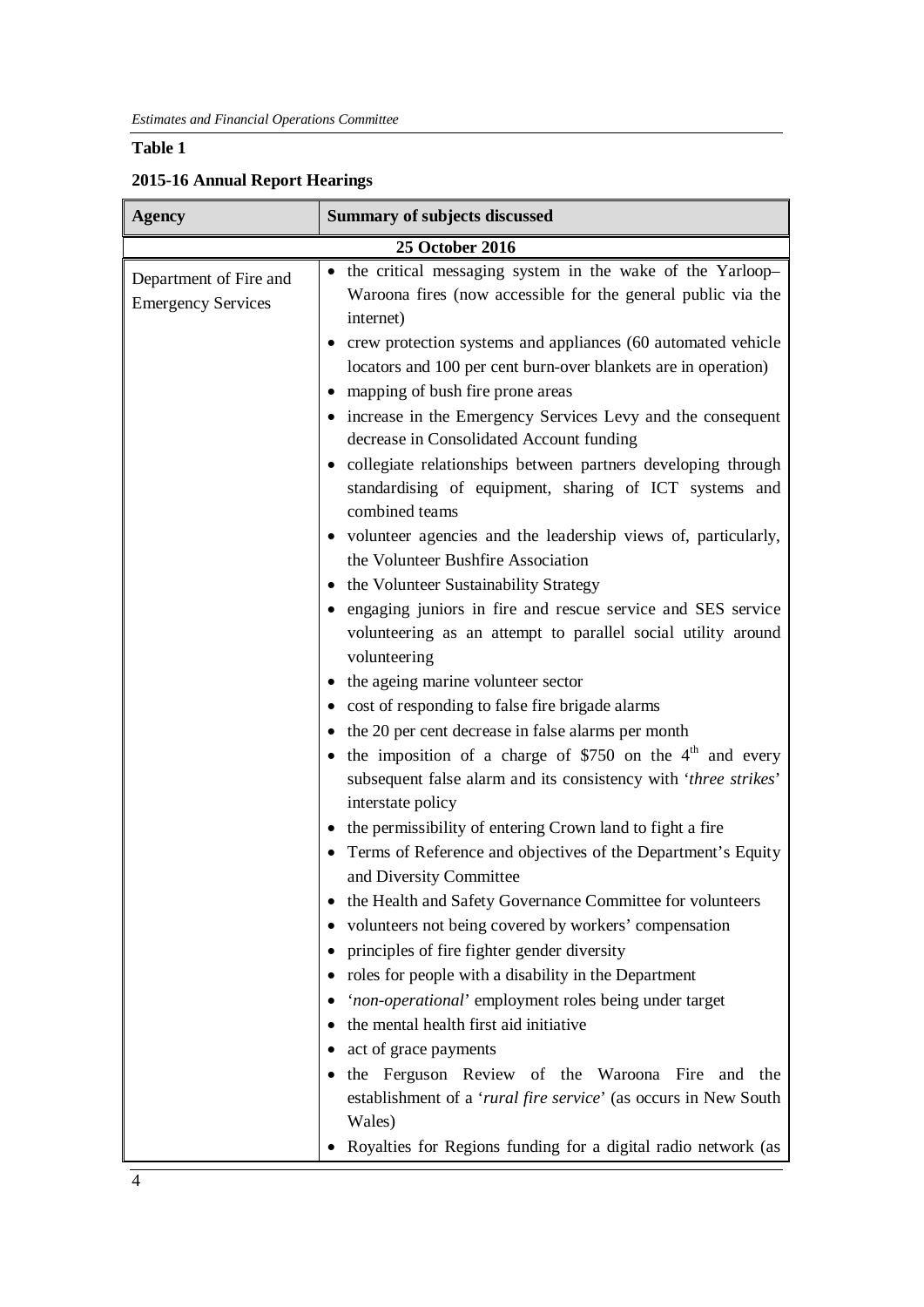|                           | opposed to analogue) for the regions abandoned because not                                              |
|---------------------------|---------------------------------------------------------------------------------------------------------|
|                           | feasible and \$6 816 000 unspent money returned to WA                                                   |
|                           | Police.                                                                                                 |
|                           | expenditure and locations of the Water for Food Program                                                 |
| Department of Water       | the Department's Equity and Diversity Committee<br>٠                                                    |
|                           |                                                                                                         |
|                           | gender diversity within the Department                                                                  |
|                           | drinking water quality in remote communities and the                                                    |
|                           | Department's watching brief on the responsibility of the                                                |
|                           | Housing Authority, Water Corporation or the communities                                                 |
|                           | • the drafting of the proposed Water Resources Management bill<br>by The Parliamentary Counsel's Office |
|                           | • establishment and membership of a water reform reference                                              |
|                           | advisory group, as a support group of stakeholders for the                                              |
|                           | Department to consult on drafts of the Water Resources                                                  |
|                           | Management Bill                                                                                         |
|                           | • the explanation as an 'accounting treatment' of the variance                                          |
|                           | between the actual and target per site for the 'average cost per                                        |
|                           | water measurement site managed' efficiency indicator                                                    |
|                           | • strategies to reduce average water costs (includes telemetry for                                      |
|                           | surface water sites, not bores)                                                                         |
|                           | • five, water-wise golf courses producing up to 50 per cent in                                          |
|                           | water savings using recycling, storm-water harvesting and non-                                          |
|                           | reliance on scheme water                                                                                |
|                           | • completion of the three year, Gnangara Mound replenishment                                            |
|                           | trial using waste water from the Beenyup treatment plant                                                |
|                           |                                                                                                         |
|                           | de-proclamation of former public drinking water source areas<br>for recreation                          |
|                           | • the Perth Region confined aquifer capacity study and                                                  |
|                           | installation of seven deep monitoring bores to 900 metres,                                              |
|                           | which will inform the next Gnangara groundwater allocation                                              |
|                           | plan.                                                                                                   |
| Office of the Information | providing guidelines to agencies on freedom of information<br>$\bullet$                                 |
| Commissioner              | agencies redacting documents in order to provide as much                                                |
|                           | assess as possible                                                                                      |
|                           | the breach of confidence exemption under clause 8 of the                                                |
|                           | Schedule to the Freedom of Information Act 1992                                                         |
|                           | criteria for what is in the public interest when assessing                                              |
|                           | whether the disclosure of information should occur                                                      |
|                           | legislative and administrative changes recommended by the<br>$\bullet$                                  |
|                           | <b>Information Commissioner</b>                                                                         |
|                           | protection of individual privacy                                                                        |
|                           | ٠                                                                                                       |
|                           | the number of applications considered by the Information                                                |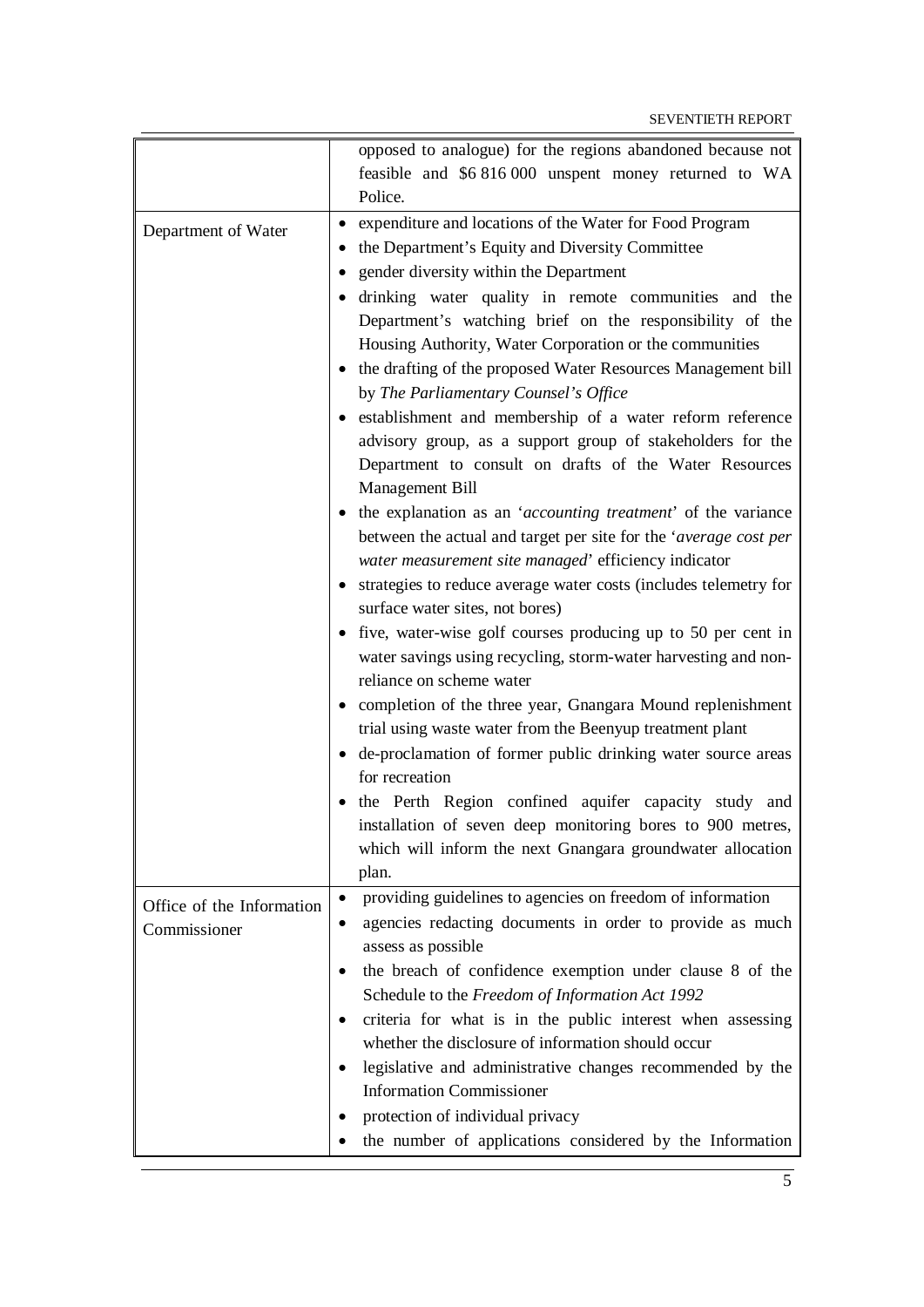|                                                                               | Commissioner in relation to the possible disclosure of<br>personal information under clause 3 of schedule 1 of the<br>Freedom of Information Act 1992<br>budget cuts to the Office<br>level of staffing in the Office<br>the Agency FOI Coordinators' Reference Group <sup>9</sup><br>٠<br>involvement of the Office in the Integrity Coordinating<br>$\bullet$<br>Group. <sup>10</sup>                                                                                                                                                                                                                                                                                                                                                                                                                                                                                                                                                         |
|-------------------------------------------------------------------------------|-------------------------------------------------------------------------------------------------------------------------------------------------------------------------------------------------------------------------------------------------------------------------------------------------------------------------------------------------------------------------------------------------------------------------------------------------------------------------------------------------------------------------------------------------------------------------------------------------------------------------------------------------------------------------------------------------------------------------------------------------------------------------------------------------------------------------------------------------------------------------------------------------------------------------------------------------|
| Department of<br>Planning/Western<br><b>Australian Planning</b><br>Commission | purchase of properties at Bush Forever <sup>11</sup> sites<br>$\bullet$<br>membership of the Infrastructure Coordinating Committee <sup>12</sup><br>and Infrastructure Steering Group and projects and plans they<br>have discussed<br>preparation of the Perth Convention Precinct Master Plan<br>lots transferred to Main Roads for the Perth Freight Link<br>$\bullet$<br>draft strategy for Whiteman Park<br>٠<br>process for assessing 'major', 'minor' or 'other' status for<br>Metropolitan Region Scheme amendments<br>number of accredited bushfire attack level assessors<br>coastal zone management and a new high resolution survey<br>from Hillarys to Horrocks to enable modelling of storm surge<br>and sea level impacts<br>coastal hazard assessment undertaken by the City of<br>$\bullet$<br>Joondalup<br>Metropolitan Region Scheme Amendment PCA <sup>13</sup> 118 with<br>respect to South Bullsbrook Intermodal Terminal |

<span id="page-11-0"></span><sup>&</sup>lt;sup>9</sup> The Agency FOI Coordinators Reference Group was formed in August 2015. The group meets quarterly and currently consists of officers from 10 agencies that are representative agencies subject to the *Freedom of Information Act 1992*. Se[e http://foi.wa.gov.au/Other.](http://foi.wa.gov.au/Other) Viewed 26 October 2016.

- coordinate the exchange of information, consistent with legislation governing each office
	- share perspectives on integrity issues in which they have a common interest
- collaborate to assist Western Australian public authorities effectively deal with integrity issues.

It is not established by any statute and is an informal administrative arrangement to enable member agencies to coordinate their activities, avoid duplication and overlap and better promote integrity to the public sector. See [https://icg.wa.gov.au/.](https://icg.wa.gov.au/) Viewed 26 October 2016.

- <span id="page-11-2"></span><sup>11</sup> The aim of the Bush Forever policy is to provide a policy and implementation framework that will ensure bushland protection and management issues in the Perth Metropolitan Region are appropriately addressed decision-making. [https://www.planning.wa.gov.au/publications/5911.asp.](https://www.planning.wa.gov.au/publications/5911.asp) Viewed 26 October 2016.
- <span id="page-11-4"></span><span id="page-11-3"></span><sup>12</sup> The Infrastructure Coordinating Committee is the primary infrastructure coordinating body in Western Australia. Comprising representatives from across key State government agencies, it was established through legislation to advise the Western Australian Planning Commission on planning for the provision of physical and community infrastructure throughout the State. See: [https://www.planning.wa.gov.au/Infrastructure-coordinating-committee.asp.](https://www.planning.wa.gov.au/Infrastructure-coordinating-committee.asp) Viewed 26 October 2016.

<span id="page-11-1"></span><sup>&</sup>lt;sup>10</sup> The Integrity Coordinating Group is a forum in which the independent officers of the Auditor General, the Public Sector Commissioner, the Corruption and Crime Commissioner, the Western Australian Ombudsman and the Information Commissioner: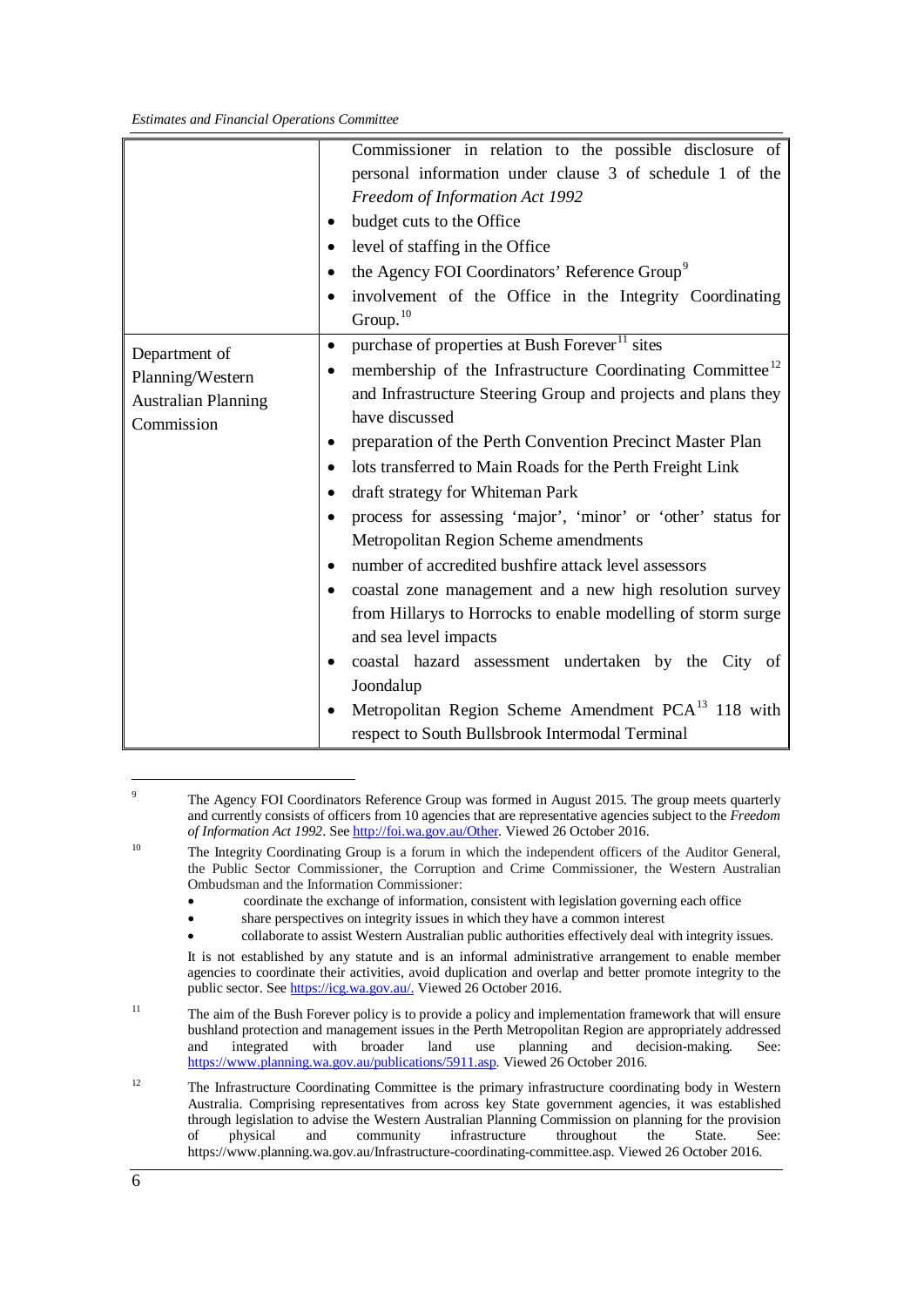|                         | the possibility of a coastal hazard assessment being notified<br>$\bullet$  |
|-------------------------|-----------------------------------------------------------------------------|
|                         | on property certificates of title                                           |
|                         | notices on property certificates of title in fire-prone areas               |
|                         | ٠                                                                           |
|                         | Swan Valley Development Plan                                                |
|                         | Draft strategic land use planning frameworks under the Perth<br>$\bullet$   |
|                         | and Peel@3.5 million and feedback from local governments                    |
|                         | impact on land values for properties where the Stirling                     |
|                         | Highway reserve has been lifted or reduced.                                 |
| Metropolitan            | opening date for the Elizabeth Quay Water Park and the<br>$\bullet$         |
| Redevelopment Authority | submission of the hazard analysis critical control path                     |
|                         | document to the Director of Public Health                                   |
|                         | costs of the modifications to the filtration system to match the<br>٠       |
|                         | water park floor space and other costs to the taxpayer and the              |
|                         | private contractor for the opening of the water park                        |
|                         | regulation of the temperature of the water park<br>٠                        |
|                         | cost of assistance to commercial outlets in Elizabeth Quay                  |
|                         | the difference in the sales prices for Adrian Fini and Victor               |
|                         | Goh blocks at Elizabeth Quay                                                |
|                         | the cost of Pricewaterhouse Coopers as project manager for                  |
|                         | Elizabeth Quay                                                              |
|                         | accumulated amortisation of the Authority's intangible assets               |
|                         | provision of government appropriations to the Authority in the<br>$\bullet$ |
|                         | 2015-16 budget papers                                                       |
|                         | status of the lots adjacent to the Perth Arena as part of the               |
|                         | Perth City Link                                                             |
|                         | temporary closing down of some businesses in the Kings                      |
|                         | Square commercial precinct of Perth City Link                               |
|                         | timeframe for when the public will be able to access the Perth              |
|                         | City Link precinct from the north side                                      |
|                         |                                                                             |
|                         | status of the planned Chevron office development (blocks<br>٠               |
|                         | seven and eight).                                                           |
| <b>Forest Products</b>  | the Northcliffe fire and salvaging only 100 hectares of<br>$\bullet$        |
| Commission              | regrowth karri forest from 3 000 hectares                                   |
|                         | the Waroona fire where more than half the wood was<br>٠                     |
|                         | immature (under 15 years of age) and the loss of future timber              |
|                         | growth of approximately half a million cubic metres was                     |
|                         | \$29 million in value and \$67 million in value loss to south               |
|                         | west communities                                                            |
|                         | mitigation strategies such as fuel reduction and general fire               |
|                         | protection (not always in the Commission's control or                       |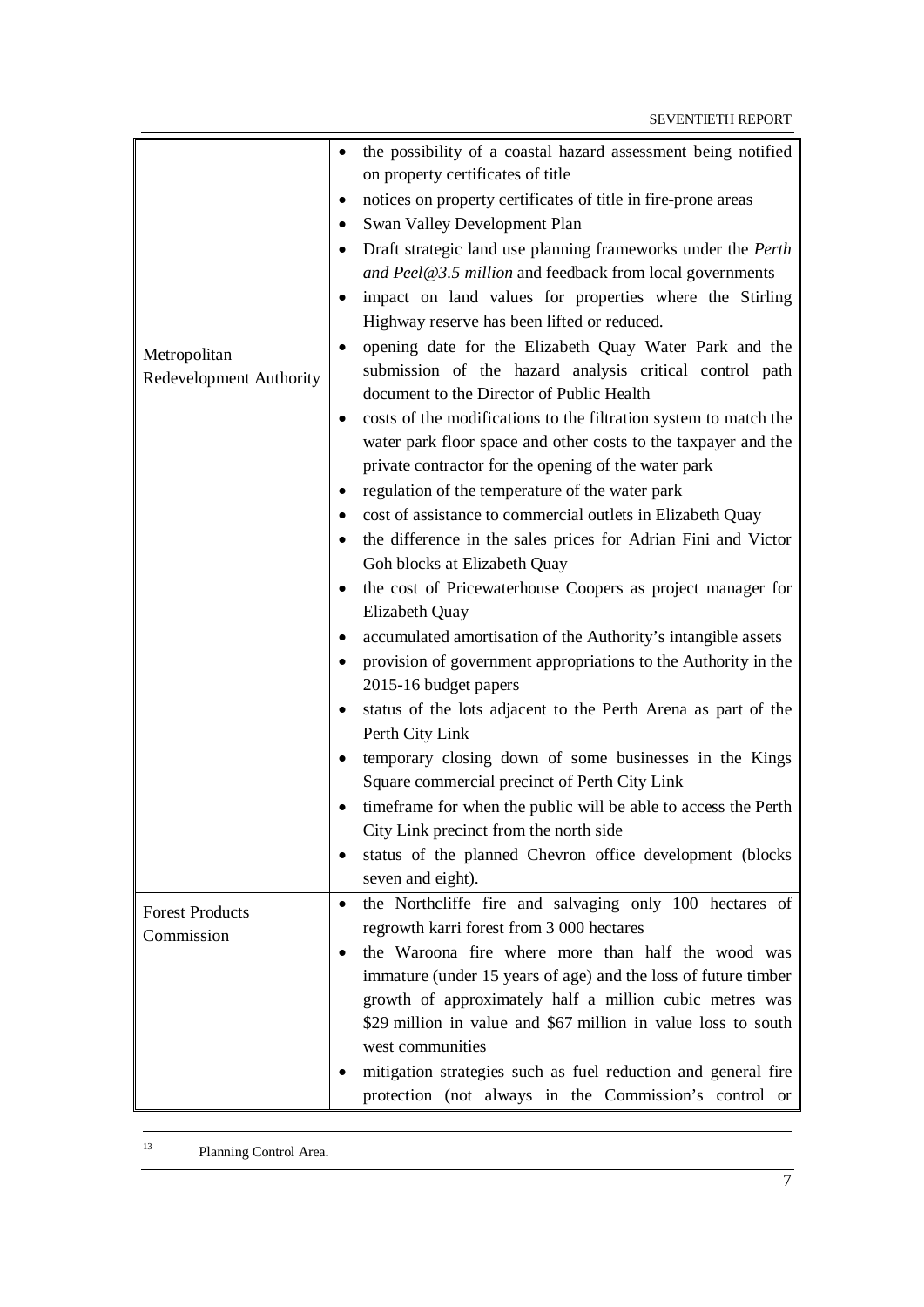|                            | responsibility)                                                   |
|----------------------------|-------------------------------------------------------------------|
|                            | casual employment opportunities at Auswest's Greenbushes<br>٠     |
|                            | sawmill                                                           |
|                            | new Aboriginal traineeships in the Goldfields                     |
|                            | recent tendering re-establishing the sandalwood industry for<br>٠ |
|                            | the next 10 years requiring tenderers to address Aboriginal       |
|                            | engagement                                                        |
|                            | transportation of very small, low-value products, haulage<br>٠    |
|                            | exceeding the overall value of the contents of the load           |
|                            | softwood power poles being a high value product                   |
|                            | the effectiveness indicator for the quantity of native forest     |
|                            | hardwood being well behind the 2013 forest management plan        |
|                            | target and actual                                                 |
|                            | onerous contracts (that is, 'non-core share farms' deemed to      |
|                            | be uneconomic and written off in 2010)                            |
|                            | current potential shortfall of pine plantation resources by<br>٠  |
|                            | value and volume.                                                 |
|                            | 27 October 2016                                                   |
| Department of              | Building Services Board disciplinary complaints processes<br>٠    |
| Commerce/                  | budgetary constraints and whether it has had an impact on the     |
| <b>Building Commission</b> | Department                                                        |
|                            | Home Indemnity Insurance and options for Government               |
|                            | following insurers QBE and Great Lakes Australia exiting the      |
|                            | market                                                            |
|                            | people affected by the collapse of Collier Homes                  |
|                            | the division of resources between education and compliance in     |
|                            | Worksafe                                                          |
|                            | list kept by the Building Commission of builders at risk of       |
|                            | insolvency and how consumers can be warned                        |
|                            | roll out of an online licensing system for various occupational   |
|                            | groups                                                            |
|                            | determination of what legislation is to be repealed in the        |
|                            | context of red tape reduction and consultation with industry      |
|                            | how business owners can give feedback on red tape reduction       |
|                            | the identification of a property being in a fire prone area for   |
|                            | prospective buyers.                                               |
| WorkCover WA               | new legislation for workers compensation and public<br>$\bullet$  |
|                            | consultation                                                      |
|                            | clinical guidelines for mental health compensation<br>٠           |
|                            | Return to Work Conference in 2017                                 |
|                            | the role of WorkCover in the reduction of stigma in relation to   |
|                            | mental illness                                                    |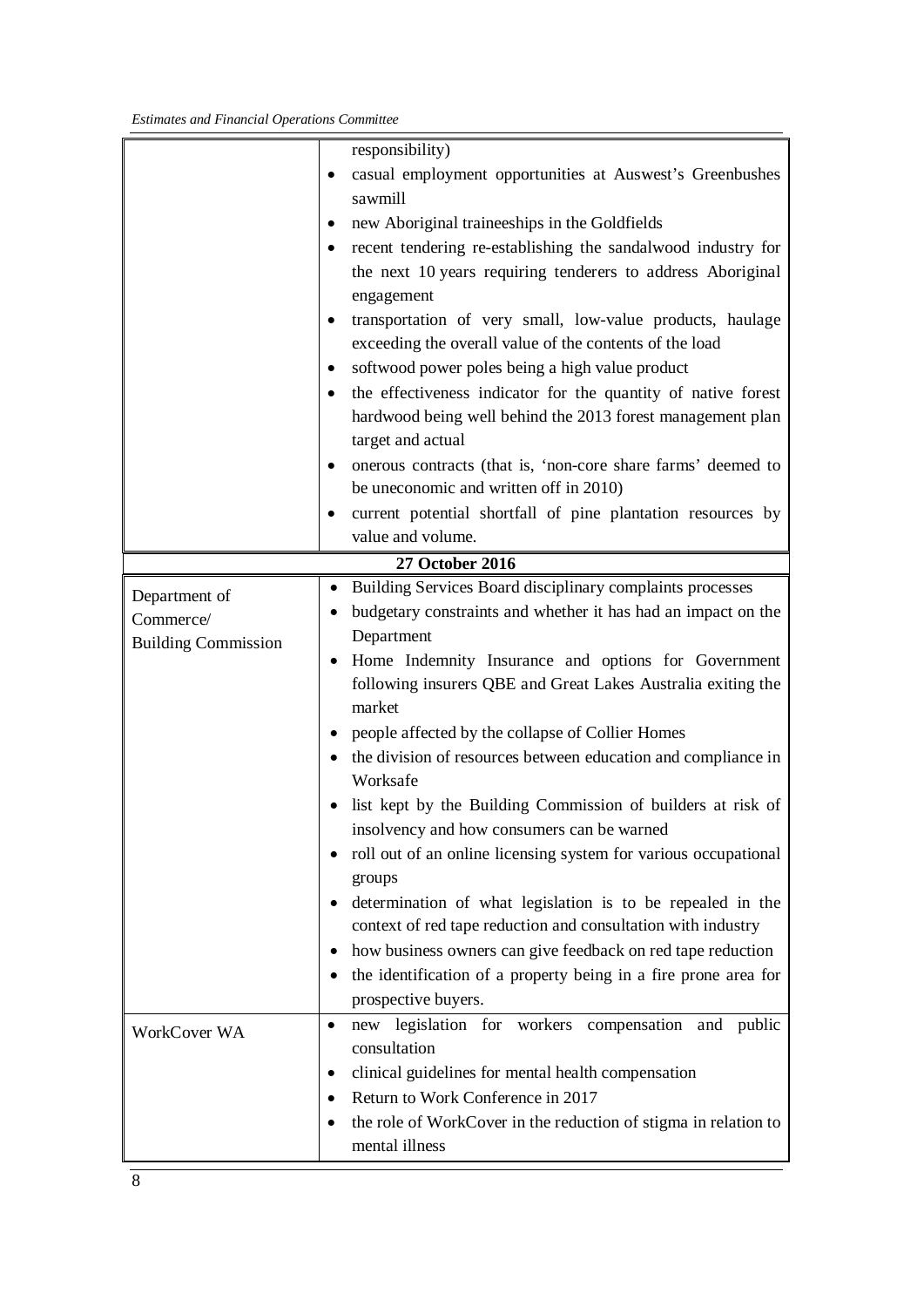|                         | the calculation of insurance premiums by WorkCover for each                  |
|-------------------------|------------------------------------------------------------------------------|
|                         | industry                                                                     |
|                         |                                                                              |
|                         | WorkCover Board remuneration<br>$\bullet$                                    |
|                         | the proportion of disputes resolved within six months.<br>$\bullet$          |
| Department of the       | income from Commonwealth grants and contributions for<br>$\bullet$           |
| <b>Attorney General</b> | 2015-16                                                                      |
|                         | number of program participants supervised through the<br>٠                   |
|                         | Mental Health Court                                                          |
|                         | measurement of billable hours at the State Solicitor's Office                |
|                         | expenditure by the Department over and above the budget<br>$\bullet$         |
|                         | (mainly driven by the increase in liability for judicial                     |
|                         | pensions)                                                                    |
|                         | the increase in the median time to criminal trial from 33 to 36<br>$\bullet$ |
|                         | weeks and whether the budgeted target of 28 weeks is realistic               |
|                         | access to the Supreme Court library by practitioners<br>٠                    |
|                         | overview of decisions regarding the proposed location of                     |
|                         | those released on bail                                                       |
|                         | operation of the Family Violence List <sup>14</sup><br>$\bullet$             |
|                         | review of assessment processes followed by the family                        |
|                         | violence service                                                             |
|                         | the increase in clients of the Public Trustee<br>$\bullet$                   |
|                         | complaints received by the Public Trustee in 2015-16.                        |
|                         | The Perth Children's Hospital                                                |
| Department of Health    | expected completion date                                                     |
|                         | early commissioning activities despite serial disappointment                 |
|                         | with the managing contractor's inability to define the date of               |
|                         | practical completion                                                         |
|                         | lead levels being higher than the Australian drinking water                  |
|                         | guidelines                                                                   |
|                         | timeline from control of the site to completing the                          |
|                         | commissioning plan being approximately 14 weeks                              |
|                         | the expectation that by the first week of November 2016, all                 |
|                         | asbestos panels will have been removed and remediated                        |
|                         | the approximately 10 000 defects yet to be remediated                        |
|                         | chairs in the \$103 million furniture, fixtures and equipment                |
|                         | budget found to be not fit for purpose                                       |
|                         | membership of the Department of Health and Treasury                          |
|                         |                                                                              |

<span id="page-14-0"></span> $14$ <sup>14</sup> A new model which, according to the Department of the Attorney General, greater leverages the knowledge and resources of domestic violence focused agencies in an effort to provide improved levels of victim victim support. See [http://intranet/publications/tabledpapers.nsf/displaypaper/3914575a26a91160eda30b84482580350016e0c](http://intranet/publications/tabledpapers.nsf/displaypaper/3914575a26a91160eda30b84482580350016e0c6/$file/4575.pdf) [6/\\$file/4575.pdf.](http://intranet/publications/tabledpapers.nsf/displaypaper/3914575a26a91160eda30b84482580350016e0c6/$file/4575.pdf)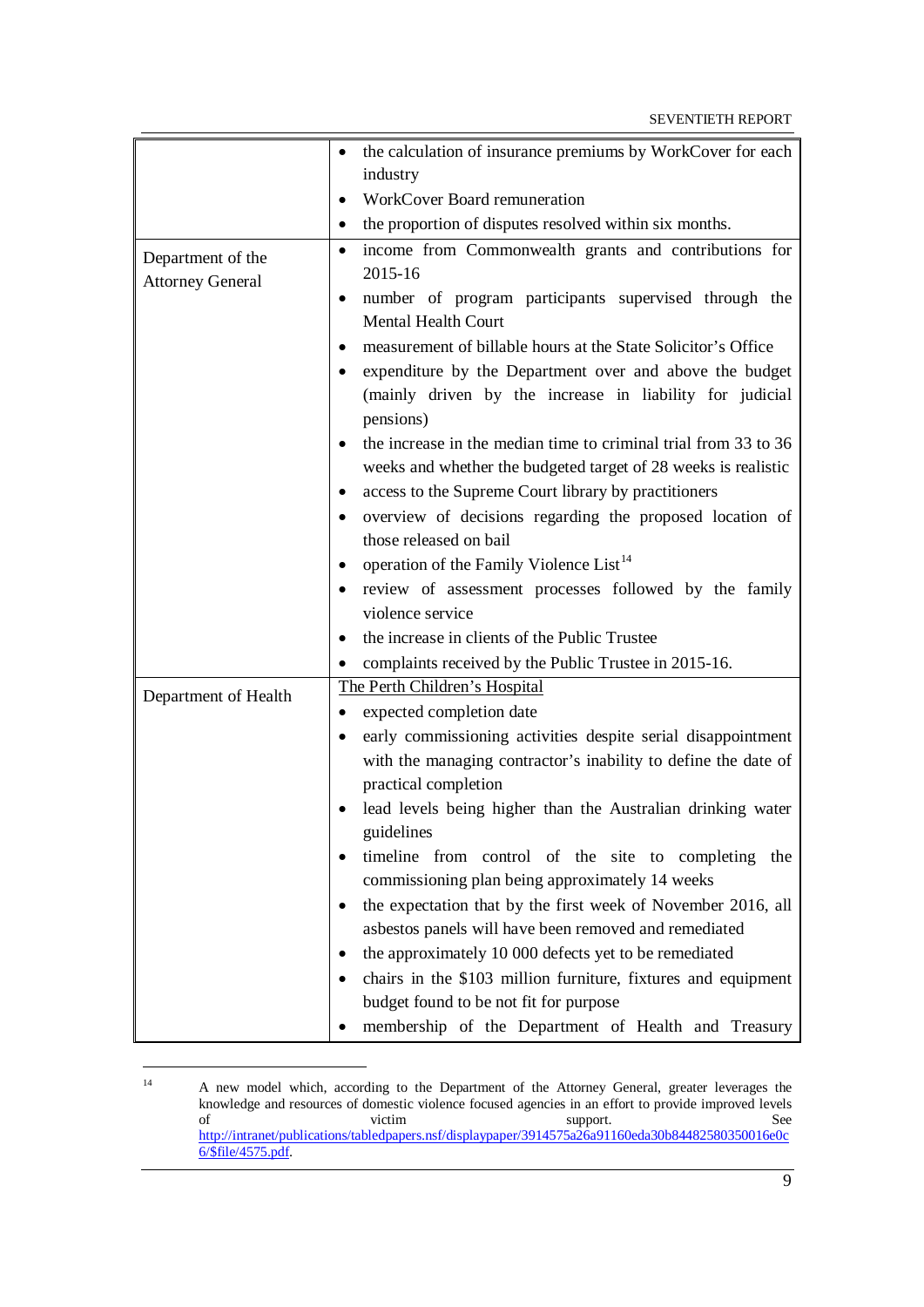| taskforce and the frequency of its meetings                                       |
|-----------------------------------------------------------------------------------|
| Department of Fire and Emergency Services audit of the site.                      |
| The Quadriplegic Centre                                                           |
| declining numbers of residents                                                    |
| the Government's commissioning of a business case about the                       |
| scope of redevelopment options for the Centre in response to                      |
| the 'An Enhanced Service Model For People With Spinal                             |
| Cord Injury In Western Australia' report                                          |
| two cohorts of patients: those for whom the Centre is home<br>$\bullet$           |
| and future clients for whom a transitional model contemplates                     |
| 'back to community'.                                                              |
| <b>Fiona Stanley Hospital</b>                                                     |
| surplus equipment and storage                                                     |
| unused medical fridges and paper scanners in storage                              |
| planned<br>maintenance program<br>through the<br>facilities                       |
| management contract with Serco                                                    |
| one dysfunctional water storage tank (of a total of three) used                   |
| for washing, steam generators and power generation                                |
| whether a design flaw in hand-basins creates a potential<br>٠                     |
| infection risk                                                                    |
| commissioning of a tri-generation plant to assist with energy                     |
| efficiency.                                                                       |
| Other                                                                             |
| implementation of key national activity-based funding reform                      |
| initiatives                                                                       |
| the gap between Western Australia and the national efficient                      |
| price, explained by (1) higher wages than in the eastern states,                  |
| (2) WA-unique factors such as large remote areas and (3)                          |
| length of stay in hospital                                                        |
| immunisation rates at 90 per cent and low national                                |
| immunisation rates amongst metropolitan indigenous children                       |
| the system of annual reporting by designated officers of                          |
| authorisations for the posthumous collection of gametes                           |
| country health services and specialist ear nose and throat                        |
| surgeons performing tonsillectomies                                               |
| construction of Broome and Albany mental health bed units                         |
| GPs operating out of child and parent centres on school sites                     |
|                                                                                   |
|                                                                                   |
| continuation of the Auditor General's qualification on controls                   |
| to medical practitioners' treatment charges of private and                        |
| overseas patients<br>school dental services and the proportion of school children |
|                                                                                   |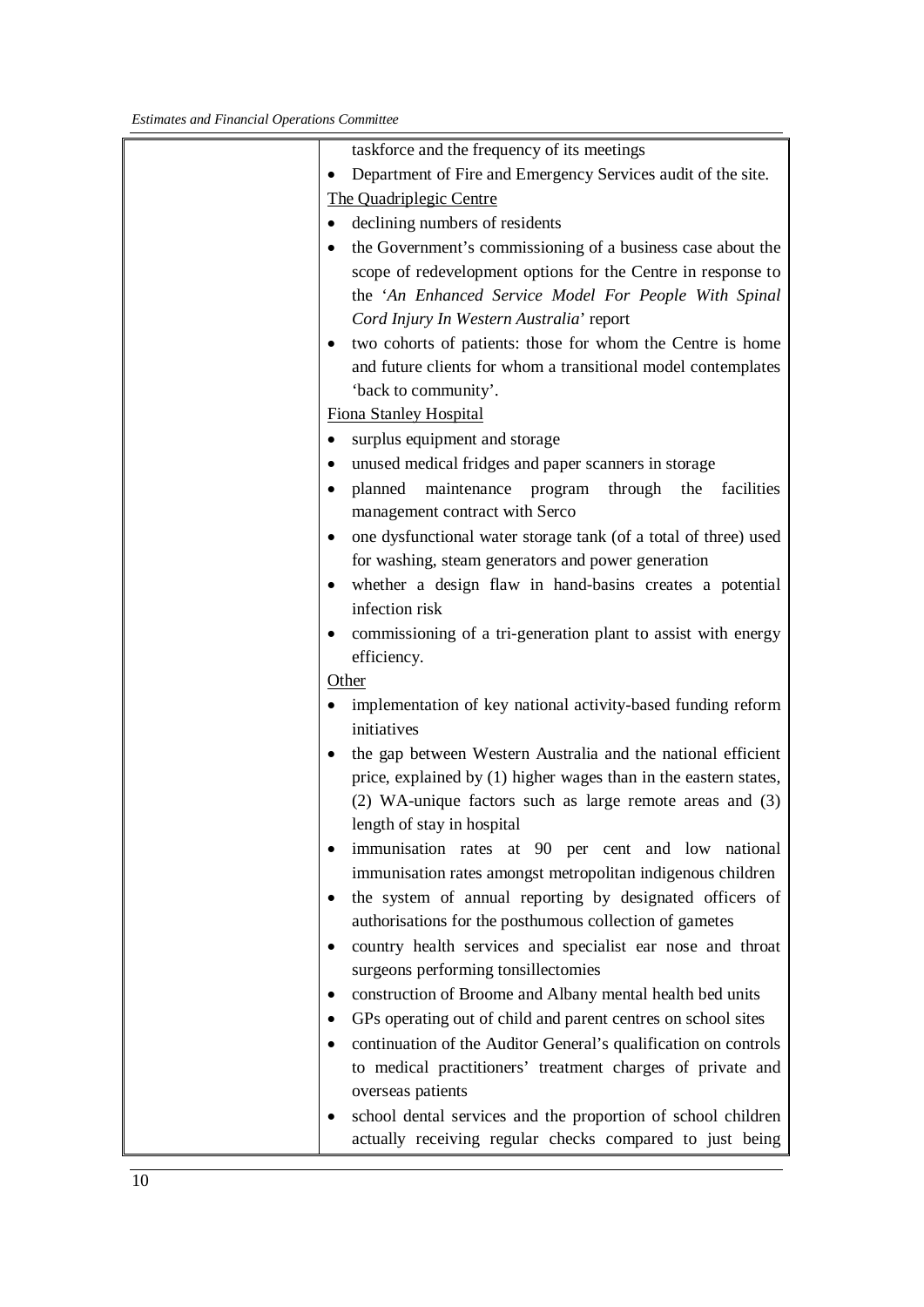|                    | enrolled in the program                                                |
|--------------------|------------------------------------------------------------------------|
| $\bullet$          | election commitments for school nurses and child health                |
|                    | nurses                                                                 |
|                    | glue ear program funding removed from Telethon Speech and              |
|                    | Hearing and since January 2016 run through the Child and               |
|                    | Adolescent Health Service as part of a community and                   |
|                    | Aboriginal health strategy                                             |
|                    | the 'average costs per casemix adjusted separation for non-            |
|                    | tertiary hospital' indicator variation of some \$1 900 explained       |
|                    | by the commissioning of the Midland hospital                           |
|                    | reduction in elective surgery times for metropolitan category<br>٠     |
|                    | one and two patients due to Fiona Stanley Hospital being               |
|                    | commissioned; Royal Perth Hospital being recommissioned                |
|                    | and Fremantle Hospital being changed                                   |
|                    | emergency department performance and the Australasian                  |
|                    | College for Emergency Medicine's nationwide,<br>10am                   |
|                    | snapshot day of WA <sup>15</sup>                                       |
|                    | nurse graduate placements received by way of registration on<br>٠      |
|                    | GradConnect in 2016                                                    |
|                    | the increase in the proportion of ageing people combined with          |
|                    | increased levels of chronic disease and co-morbidities                 |
|                    | serviced by one geriatrician joining a team of general                 |
|                    | specialists in the great southern region                               |
|                    | completion<br>of the four remaining<br><b>Stokes</b><br>Review         |
|                    | recommendations                                                        |
|                    | expected completion date and scope of works for the stage<br>$\bullet$ |
|                    | two Kalamunda Hospital redevelopment                                   |
|                    | expected completion date and scope of works for the                    |
|                    | redevelopment for Armadale-Kelmscott hospital                          |
|                    | measuring success of the <i>Fight the Bite</i> mosquito control        |
|                    | program                                                                |
|                    | the <i>Public Health Act 2016</i> and how it is more adaptive to       |
|                    | global epidemics by providing powers to the Executive                  |
|                    | Director of Public Health.                                             |
| ٠<br>Department of | discussions regarding assistance to the State's dairy industry         |

<span id="page-16-0"></span><sup>&</sup>lt;sup>15</sup> Professor Drew Richardson and Professor Anthony Lawler, Australasian College for Emergency Medicine, *Situation critical: EDs under pressure, patients at risk*, 9 September 2016, p 2. Available at: < https://www.acem.org.au/News/2016/September/Situation-critical-EDs-under-pressure,-patients-a.aspx>. Viewed 1 November 2016. The Report commented that in Western Australia, where conditions had continued to worsen significantly; 47% of patients being treated in emergency departments spent more than four hours in the emergency department. The Department attributed the snapshot's findings to a very late winter, the highest day of influenza patients and a very high day with aged care patients in tertiary beds.

-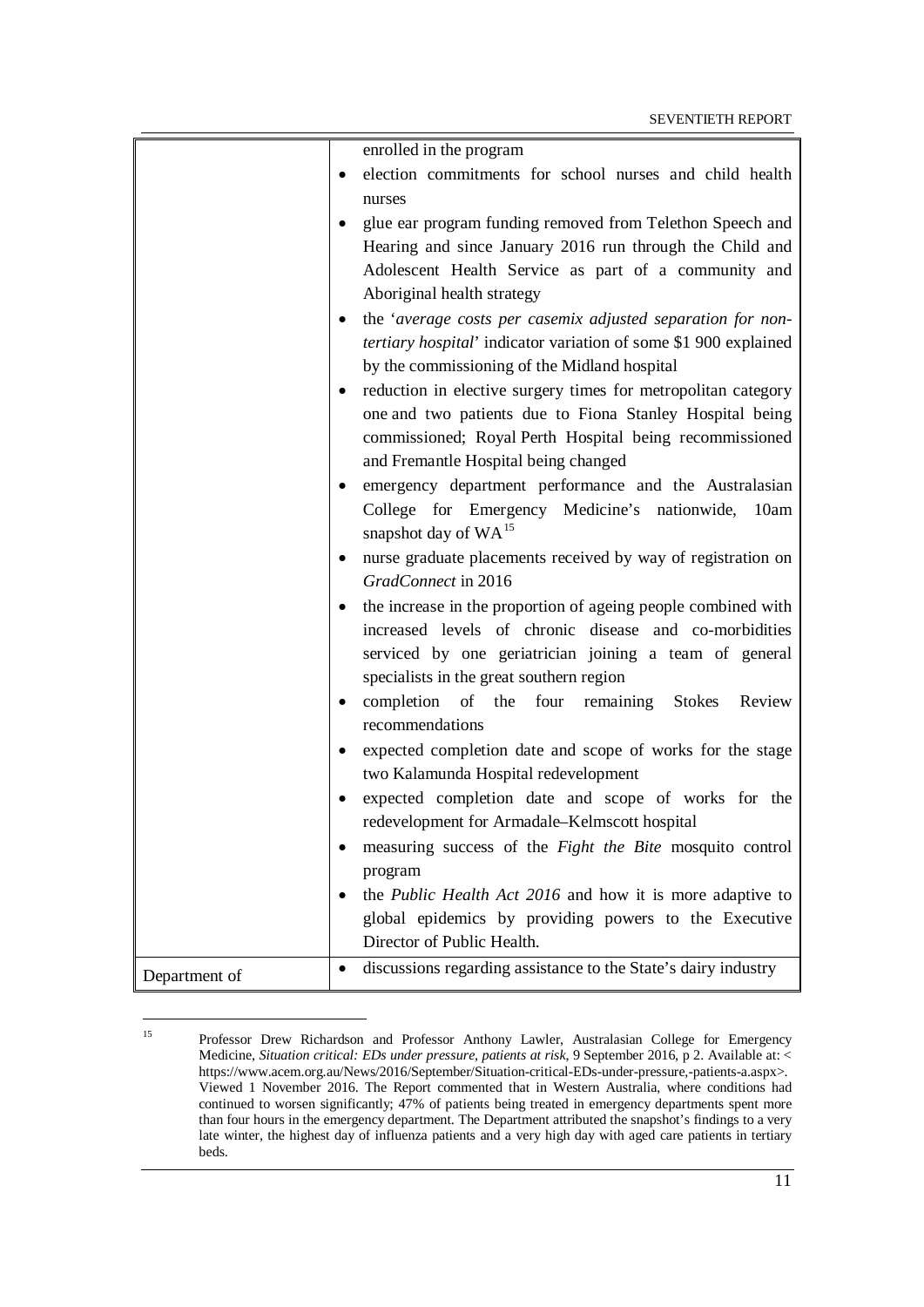| Agriculture and Food     | operational status of Doppler radar sites<br>$\bullet$                      |  |  |
|--------------------------|-----------------------------------------------------------------------------|--|--|
|                          | cuts to the Department's budget and what services may be<br>$\bullet$       |  |  |
|                          | affected                                                                    |  |  |
|                          | terms of reference of the Department's Stocktake and Future<br>$\bullet$    |  |  |
|                          | <b>Directions Review</b>                                                    |  |  |
|                          | impact of the Buy West Eat Best program and measurement of                  |  |  |
|                          | consumer purchasing patterns                                                |  |  |
|                          | the 'WA Worth Sharing' brand<br>٠                                           |  |  |
|                          | target set by the Department to enable the agrifood sector to<br>$\bullet$  |  |  |
|                          | double in value between 2013 and 2025                                       |  |  |
|                          | difference between the price of lamb in Western Australia and<br>$\bullet$  |  |  |
|                          | the Eastern States                                                          |  |  |
|                          | results of the wild dog bounty trial in the Gascoyne region<br>٠            |  |  |
|                          | the Easton review into the Animal Welfare Act 2002                          |  |  |
|                          | resources committed to biosecurity                                          |  |  |
|                          | work undertaken with local biosecurity groups in the south<br>$\bullet$     |  |  |
|                          | west on a compliance program for cotton bush.                               |  |  |
|                          | 2 November 2016                                                             |  |  |
| Roads<br>Western<br>Main | the Roe 8 alliance contract and Stock Road interchange                      |  |  |
| Australia                | community consultation in the Whiteman Yanchep Highway<br>$\bullet$         |  |  |
|                          | route definition study                                                      |  |  |
|                          | planning, including concept design, preliminary design and                  |  |  |
|                          | reduction in cost estimates for stage 2 of the Albany ring-road             |  |  |
|                          | project being dependent on a submission to Infrastructure                   |  |  |
|                          | Australia                                                                   |  |  |
|                          | consultation with industry groups and road users regarding the<br>٠         |  |  |
|                          | Northlink WA project which plans to reduce Tonkin Highway                   |  |  |
|                          | from three to two lanes around the Guildford Road Bridge                    |  |  |
|                          | the number of extra vehicles Tonkin Highway will carry as a                 |  |  |
|                          | result of the NorthLink project                                             |  |  |
|                          | the NorthLink \$251 million allocation of three grade<br>$\bullet$          |  |  |
|                          | separations: Tonkin-Collier, Tonkin-Morley and Tonkin-                      |  |  |
|                          | Benara                                                                      |  |  |
|                          | the \$5 million budget for railway level-crossing upgrades and<br>$\bullet$ |  |  |
|                          | the split between regional and metropolitan locations                       |  |  |
|                          | the \$324 million Great Northern Highway, stage two Bindoon<br>$\bullet$    |  |  |
|                          | bypass and Bindoon Hill routes currently at community                       |  |  |
|                          | consultation phase                                                          |  |  |
|                          | project commencement for the construction of new bridges<br>$\bullet$       |  |  |
|                          | including the old Mandurah traffic bridge and Treendale                     |  |  |
|                          | bridge                                                                      |  |  |
|                          | absence of information in the Annual Report about the                       |  |  |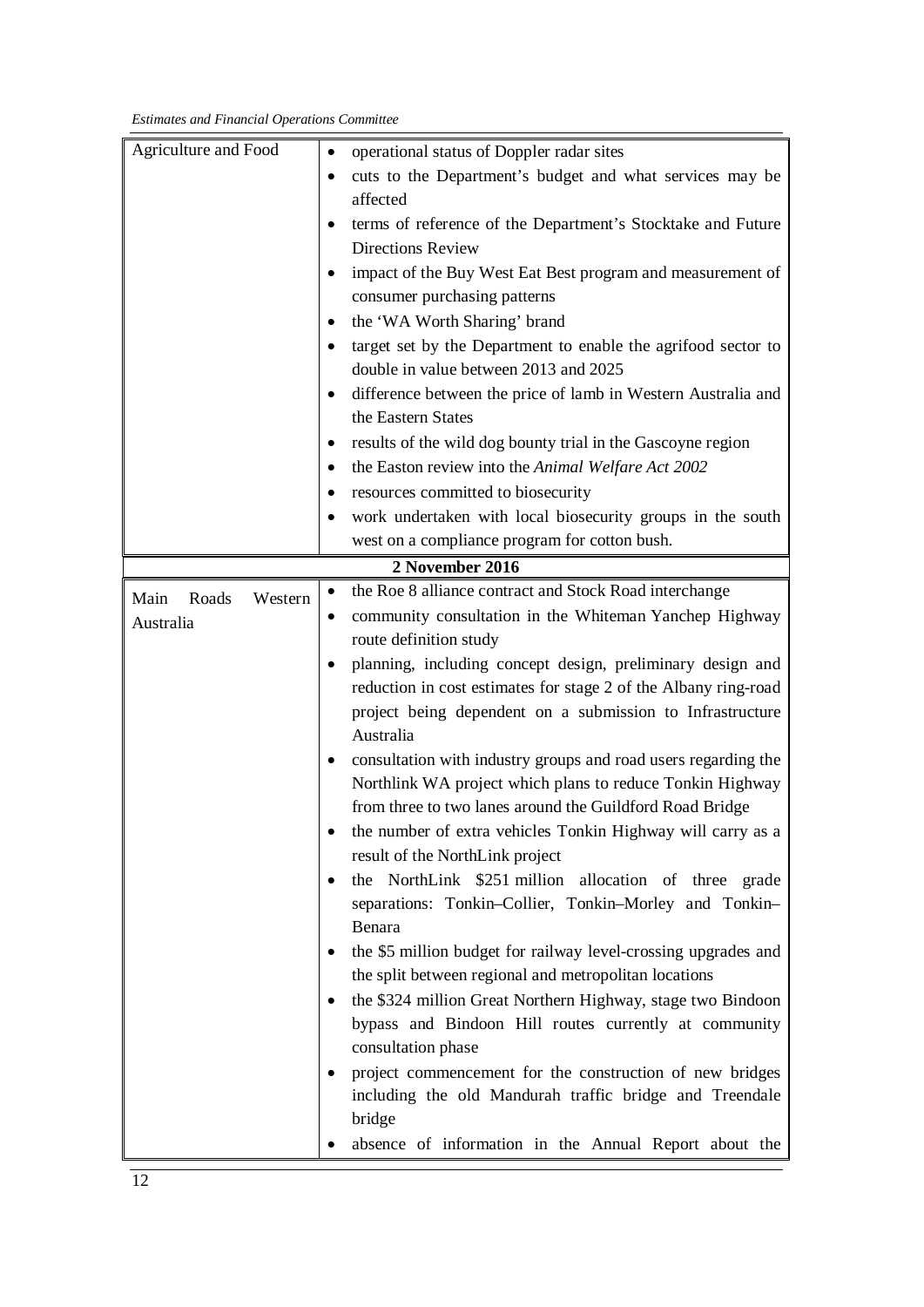|                         | Karratha-Tom Price road                                                                                                                                                                                                                                            |
|-------------------------|--------------------------------------------------------------------------------------------------------------------------------------------------------------------------------------------------------------------------------------------------------------------|
|                         | Pilbara<br>region maintenance<br>projects<br>and the<br>the<br>Commonwealth's election commitment for projects including<br>Wyndham Spur and Maggie's Jump Up as part of Great<br>Northern Highway out to Wyndham port and Coongan Gorge<br>on the Marble Bar Road |
|                         | a heavy vehicle productivity program around Port Hedland<br>Airport                                                                                                                                                                                                |
|                         | the Marble Bar–Nullagine road and work done to the Ripon<br>٠<br>Hills turnoff                                                                                                                                                                                     |
|                         | a nine-kilometre continuous connection for buses between<br>Ellenbrook town centre and Marshall Road to include a<br>dedicated cycleway                                                                                                                            |
|                         | non provision of a capital works strategic asset plan because<br>٠<br>of a Cabinet-in-confidence status                                                                                                                                                            |
|                         | delivery of 300 low-cost, high-impact initiatives as part of the<br>congested intersections program                                                                                                                                                                |
|                         | delays to work on the Toodyay Road particularly around Reen<br>Road-Stoneville Road                                                                                                                                                                                |
|                         | the lack of modelling around adoption of electric cars and how<br>$\bullet$<br>a reduction in fuel excise will reduce federal money for road<br>projects.                                                                                                          |
| Department of Transport | \$1.257 million spent on preparing the <i>Transport@3.5 Million</i><br>$\bullet$<br>to 2050 plan and Treasury's role in the executive coordination                                                                                                                 |
|                         | group<br>how the Department of Planning's Perth and Peel@3.5million                                                                                                                                                                                                |
|                         | suite of documents produced a dataset used to model people-<br>flows from origin to destination in Transport's strategic<br>transport evaluation model                                                                                                             |
|                         | the PATREC (Planning and Transport Research Centre) report<br>٠<br>simulated oil spill emergency response exercises to test<br>٠                                                                                                                                   |
|                         | capability                                                                                                                                                                                                                                                         |
|                         | reducing red tape in the drivers' 'fitness to drive' system and<br>٠<br>moving to a declaration rather than stringent medical<br>assessments for standard drivers, not heavy-vehicle or taxi-<br>drivers                                                           |
|                         | the State Aviation Strategy and short-listed sites for a second<br>٠<br>airport to service Perth is under the auspices of the WA<br><b>Planning Commission</b>                                                                                                     |
|                         | on-demand taxi changes and 16 applications for \$20 000 per<br>٠                                                                                                                                                                                                   |
|                         | plate, hardship assistance transition payment<br>vehicle examination and other licensing centres where                                                                                                                                                             |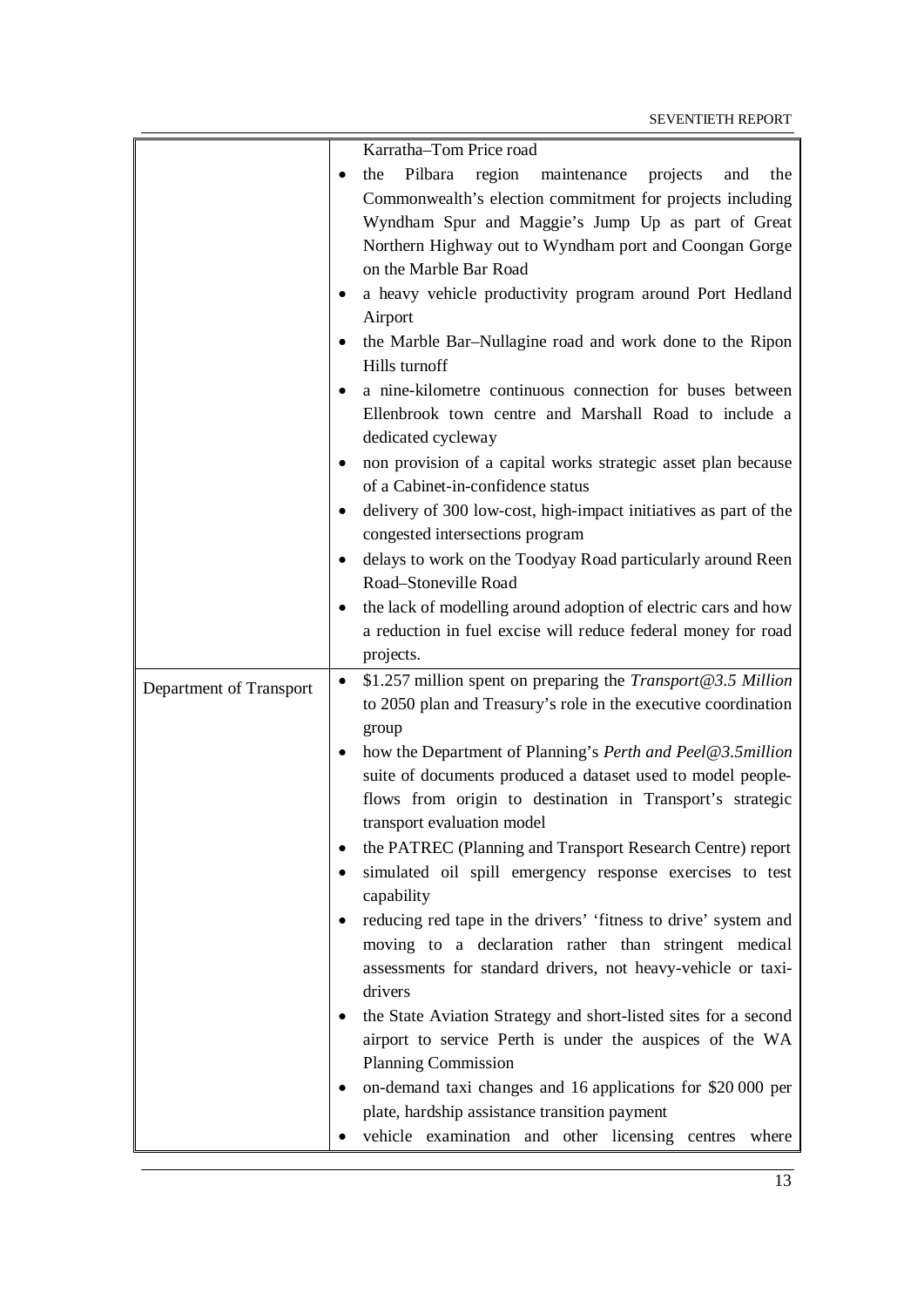|                         | buildings are leased by Government but the service is                   |
|-------------------------|-------------------------------------------------------------------------|
|                         | transferred or outsourced                                               |
|                         | • reasons why the 'lost time injury and/or disease severity' rate       |
|                         | in occupational safety, health and injury management                    |
|                         | performance has increased from 5.263 per cent in 2014–15 to             |
|                         | 13.333 per cent in 2015–16                                              |
|                         | assessors removed for improper conduct in the last five years           |
|                         | over recreational skippers' tickets and complaints against such         |
|                         | assessors                                                               |
|                         | multipurpose, licensed taxis drivers by gender and region<br>٠          |
|                         | the absence of a business case for a single taxi dispatch<br>$\bullet$  |
|                         | service                                                                 |
|                         | reduction of the Twenty Foot Equivalent Unit sliding scale<br>٠         |
|                         | subsidy from \$35 to \$30 of freight on rail by \$5 per annum to        |
|                         | the year $2021-22$ and how it assists with the proportion of            |
|                         | freight on rail                                                         |
|                         | the Australian Maritime Safety Authority (the sole maritime<br>٠        |
|                         | safety regulator for the safe design construction and equipping         |
|                         | of the domestic commercial vessel fleet) and its cost recovery          |
|                         | model of fees and charges still the subject of ministerial              |
|                         | forums and discussions.                                                 |
| <b>Public Transport</b> | the project development plan and business case for the<br>٠             |
| Authority               | Thornlie line extension                                                 |
|                         | high-level indicative, concept work undertaken on a rail                |
|                         | tunnel to Morley, absent geotechnical or engineering                    |
|                         | assessments                                                             |
|                         | the Forrestfield–Airport Link project and planning for the<br>$\bullet$ |
|                         | Forrestfield station and 2 500 bay car park                             |
|                         | how the overall footprint of the metropolitan bus and rail              |
|                         | network has increased over the last three years yet the                 |
|                         | proportion of Perth homes that are within walking distance of           |
|                         | Transperth remained the same (500 metres from a spot)                   |
|                         | the global, 500 metres acceptable distance for access to public         |
|                         | transport by the whole community, not necessarily those with            |
|                         | disabilities, is 'as the crow flies' not walking distance               |
|                         | audit of train stations                                                 |
|                         | 26 000 students collected from farm gates or other collection           |
|                         | points and parents/carers receiving the conveyance allowance            |
|                         | the Authority's \$16 million income from land leasing                   |
|                         | the \$11.4 million bus security contract with Wilson Security           |
|                         | providing approximately 90 FTEs and 18 mobile patrols                   |
|                         | security cages and spit guards for bus drivers                          |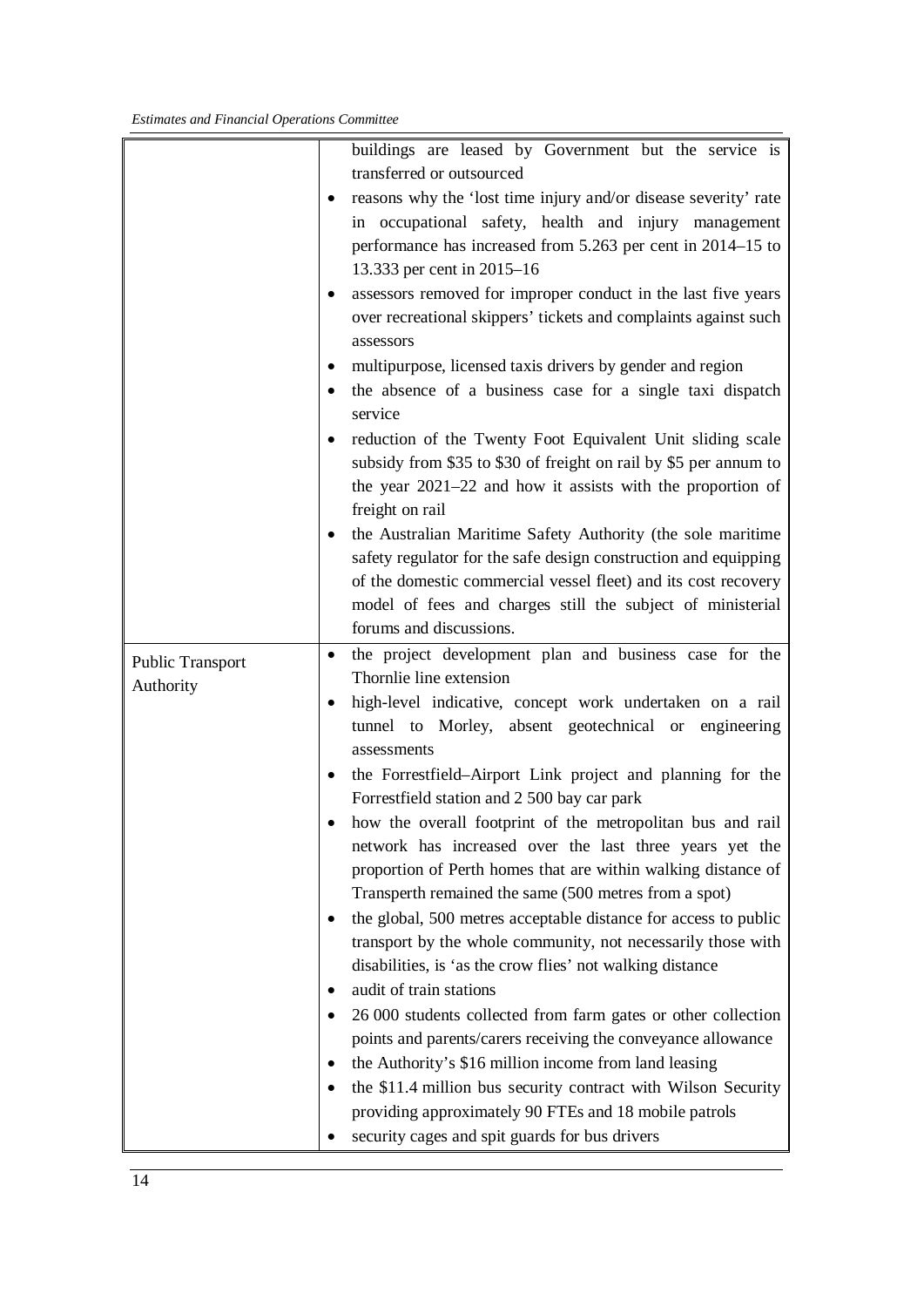|                         | gender disparity in senior leadership positions<br>$\bullet$                 |
|-------------------------|------------------------------------------------------------------------------|
|                         | the provision of a strategic asset management plan deemed                    |
|                         | inappropriate due to a cabinet-in-confidence status                          |
|                         | the Transport $@3.5$ Million to 2050 plan and absence of plans<br>٠          |
|                         | for any public transport to Gidgegannup                                      |
|                         | the annual cost to run CATS (Central Area Transport Service)<br>٠            |
|                         | the Authority contributing to Department of Transport<br>$\bullet$           |
|                         | analysis on options for more ferry services on the Swan River                |
|                         | an increase in category B notifiable occurrences from 156 to                 |
|                         | 197 predominantly from trips or fall incidents involving                     |
|                         | escalators and stairs.                                                       |
|                         | FTE numbers for education assistants and education support<br>$\bullet$      |
| Department of Education | assistants                                                                   |
|                         | work done by the Department with schools in identifying                      |
|                         | students at risk of being attracted to organisations associated              |
|                         | with terrorism                                                               |
|                         | the relocation of the International School of Western Australia              |
|                         | to the Doubleview Primary School site                                        |
|                         | the potential for a new inner city school                                    |
|                         | the site of the former City Beach High School being chosen as<br>$\bullet$   |
|                         | the site for a new secondary school for the western suburbs                  |
|                         | school attendance rates for Aboriginal children and data for                 |
|                         | authorised and unauthorised absences                                         |
|                         | children whose whereabouts are no longer known by the                        |
|                         | Department                                                                   |
|                         | land adjacent to the Denmark College of Agriculture sold to<br>$\bullet$     |
|                         | the Shire of Denmark for an industrial site                                  |
|                         | the process undertaken by the Department to ensure                           |
|                         | compliance with working with children legislation in the case                |
|                         | of a complaint made about a teacher                                          |
|                         | student graduation rates for 2016<br>٠                                       |
|                         | KindiLink program for<br>three-year-old<br>Aboriginal<br>the                 |
|                         | children <sup>16</sup> to provide early intervention for literacy, numeracy, |
|                         | speech therapy and parenting workshops                                       |
|                         | NAPLAN data for Indigenous students<br>٠                                     |
|                         | services to assist schools teaching English to students with a<br>$\bullet$  |
|                         | non English speaking background                                              |
|                         | contracts up for renewal for child and parent centres<br>٠                   |
|                         | timeline for the completion of the new Lakeland High School<br>$\bullet$     |

<span id="page-20-0"></span> $16$ 

<sup>16</sup> See [http://det.wa.edu.au/curriculumsupport/earlychildhood/detcms/school-support-programs/early](http://det.wa.edu.au/curriculumsupport/earlychildhood/detcms/school-support-programs/early-childhood-education/kindilink.en?cat-id=11463713)[childhood-education/kindilink.en?cat-id=11463713.](http://det.wa.edu.au/curriculumsupport/earlychildhood/detcms/school-support-programs/early-childhood-education/kindilink.en?cat-id=11463713) Viewed 9 November 2016.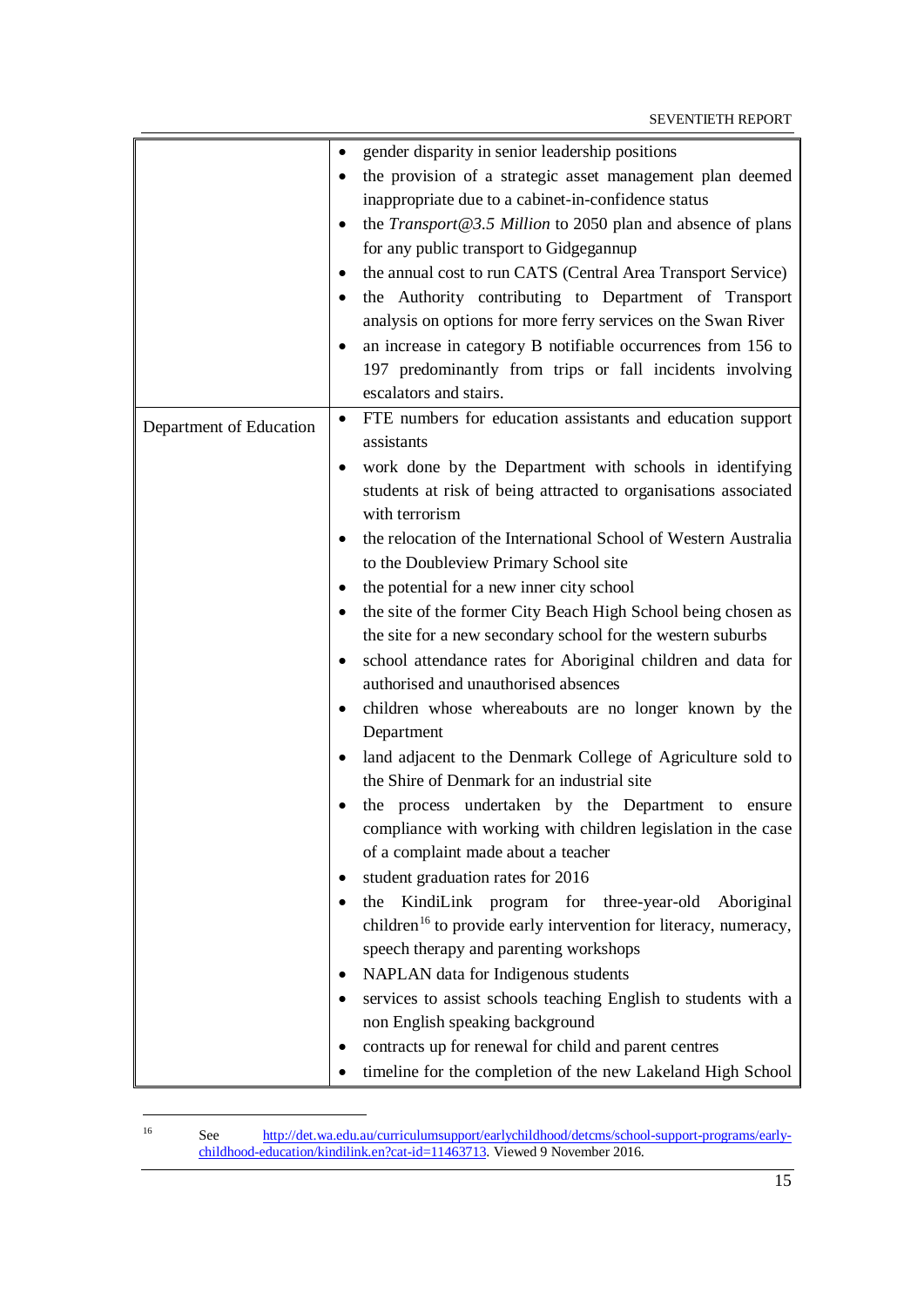|                             | and primary schools at Wandi and Wellard South West.                        |
|-----------------------------|-----------------------------------------------------------------------------|
| Department of Education     | the conditions for re-registration of independent schools<br>$\bullet$      |
| Services                    | applications to the Minister for advanced determinations of<br>$\bullet$    |
|                             | registrations of independent schools and approvals granted                  |
|                             | since 30 June 2016                                                          |
|                             | work done by the Department with schools in identifying<br>$\bullet$        |
|                             | students at risk of being attracted to organisations associated             |
|                             | with terrorism                                                              |
|                             | the types of incidents which fall within the three critical<br>$\bullet$    |
|                             | incident categories of 'Behavioural', 'Disruption to school'                |
|                             | and 'Accident or death'                                                     |
|                             | the decline in the number of audits as part of the Grants<br>٠              |
|                             | Auditing Program reflecting the end of the program                          |
|                             | strategic industry audits undertaken of registered training                 |
|                             | organisations providing training for high risk work                         |
|                             | monitoring of compliance of registered training organisations               |
|                             | with national standards                                                     |
|                             | the Compliance Recognition Program—an initiative to reduce<br>٠             |
|                             | the regulatory burden for registered training providers with a              |
|                             | strong compliance history.                                                  |
| <b>Insurance Commission</b> | performance of the Catastrophic Injury Support Scheme; the<br>$\bullet$     |
| <b>WA</b>                   | number of claims made and the number of dedicated staff                     |
|                             | reinvestment of the proceeds of the sale of Commission assets<br>٠          |
|                             | the difference in the value of claims from industrial diseases              |
|                             | between 2015 and 2016                                                       |
|                             | the reasons for the higher costs of mental stress claims dealt<br>٠         |
|                             | with by RiskCover                                                           |
|                             | the Commission's involvement in the Bell Group litigation.                  |
|                             | <b>3 November 2016</b>                                                      |
| Department for Child        | the Aboriginal Services and Practice Framework Kinship<br>$\bullet$         |
| Protection and Family       | Connections program and its funding                                         |
| Support                     | 84 workforce vacant positions at 30 June 2016, with only<br>$\bullet$       |
|                             | 37 advertised due to a lengthy recruitment freeze                           |
|                             | review of all FTE in the responsible parenting space, knowing<br>٠          |
|                             | there is a transition period to a lower number                              |
|                             | a proposal for two new assistant directors general and working<br>$\bullet$ |
|                             | with the Public Sector Commission to review what the                        |
|                             | corporate executive structure should be for the next 5-10 years             |
|                             | Australian<br>workforce<br>Western<br>for<br>services<br>outcomes           |
|                             | compared with other jurisdictions reveals unique Western                    |
|                             | Australian factors such as sheer size, regional profile, 10 per             |
|                             | cent retention rates per year, nine per cent Aboriginal and                 |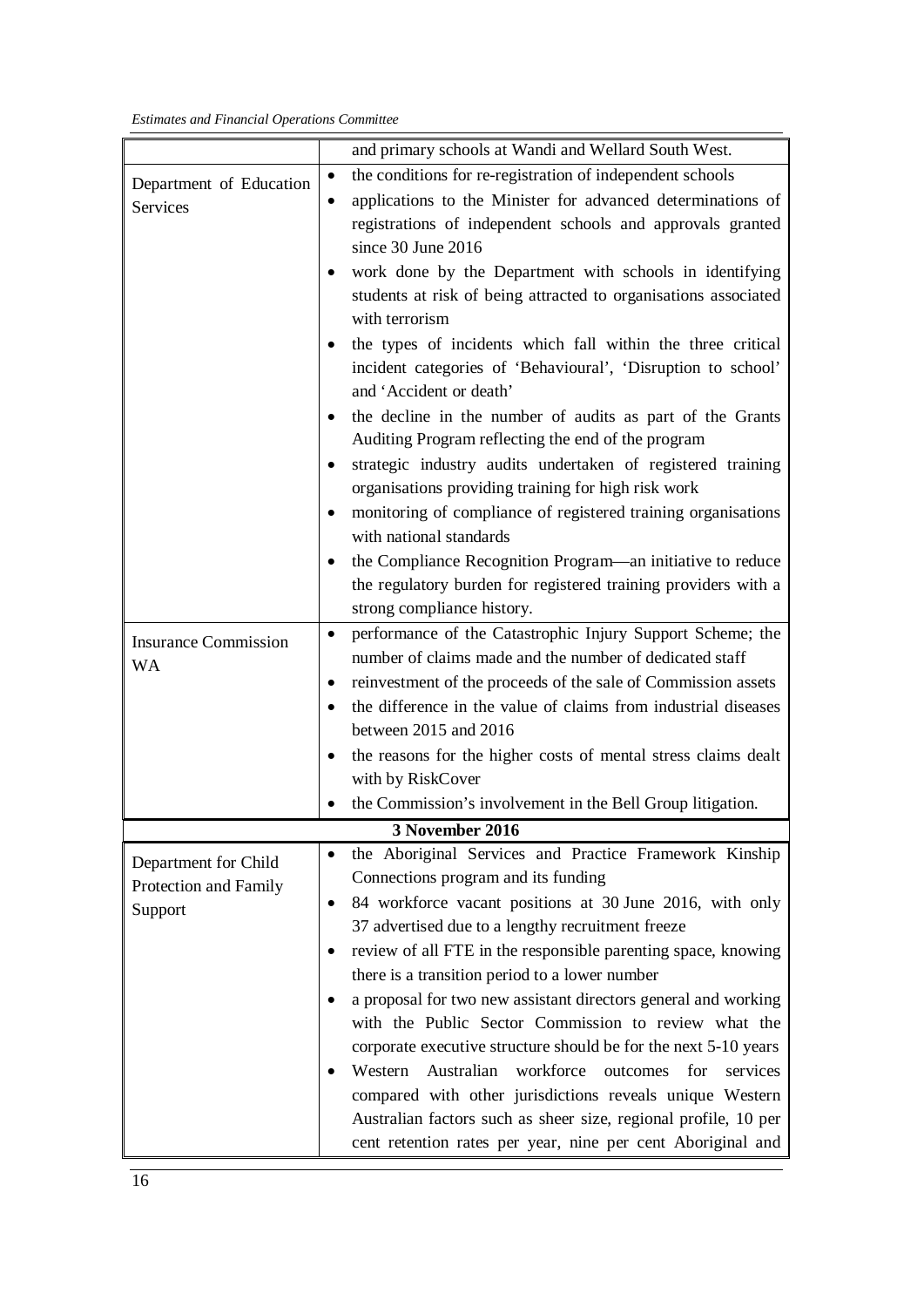|                             | Torres Strait Islander backgrounds employees and 15-18             |
|-----------------------------|--------------------------------------------------------------------|
|                             | caseloads                                                          |
| $\bullet$                   | homelessness services and 825 first and second-strikes             |
|                             | eviction cases                                                     |
| $\bullet$                   | the two year, intensive family support homes pilot for the         |
|                             | actively homeless and its capacity for 10 families                 |
| ٠                           | expenditure on advertising, market research polling and direct     |
|                             | mail and the value in using LinkedIn                               |
| ٠                           | staff misconduct allegations, proven actions and personal          |
|                             | behaviour issues                                                   |
|                             | the decline in the 'average cost per child' for child protection   |
|                             | cases-the substantial change to the Outcomes Based                 |
|                             | Management structure (reporting against services is more of        |
|                             | an accounting measure than an actual cost per child)               |
| ٠                           | the 30 day time frame for safety and well-being assessments        |
| $\bullet$                   | the 884 of 100 000 contacts per year where 'action taken as a      |
|                             | result of safety and well-being assessment' was not possible       |
|                             | due to families leaving the jurisdiction, cases referred to WA     |
|                             | Police to locate children                                          |
| ٠                           | the interstate liaison protocol and cross-borders protocol         |
|                             | (capturing Ngarrindjeri lands) to locate children                  |
| ٠                           | the rapid response protocol between all state government           |
|                             | departments about children in care                                 |
| ٠                           | the 38 children and young people in the CEO's care remanded        |
|                             | and sentenced to Banksia Hill detention centre                     |
|                             | release of the early intervention and family support strategy      |
|                             | and consultation at the second stage                               |
|                             | implementation of the out-of-home-care reforms                     |
|                             | land asset sales in Port Hedland.                                  |
| $\bullet$                   | statistics on persons committed to involuntary treatment under     |
| Mental Health<br>Commission | the Mental Health Act 2014                                         |
| $\bullet$                   | 98-100 per cent involuntary occupancy at Broome Hospital           |
|                             | and its impact on Port Hedland Hospital occupancy                  |
|                             | implementation of elements of the Mental Health, Alcohol           |
|                             | and Other Drug Services Plan funded from existing resources,       |
|                             | for example the eating disorder outreach service and               |
|                             | methamphetamine strategy                                           |
|                             | 24 methamphetamine beds in the metropolitan area and               |
|                             | 28 residential rehabilitation beds in regional areas, particularly |
|                             | the south west but not Esperance                                   |
|                             | the preference of individuals in residential rehabilitation        |
|                             | facilities to leave their region to break their social connections |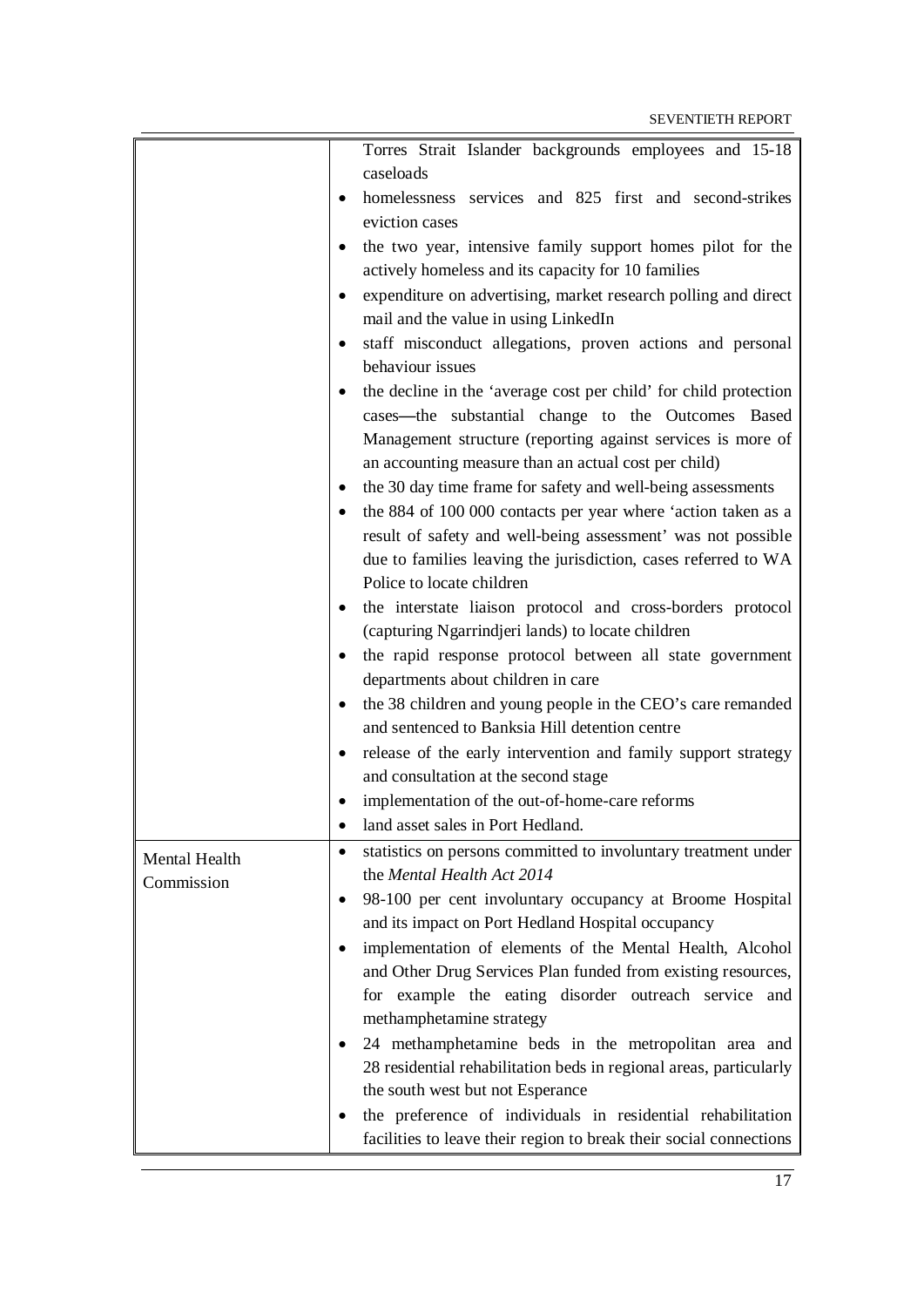|           | to drug use and harmful alcohol use                              |
|-----------|------------------------------------------------------------------|
|           | why the readmissions to acute mental health inpatient            |
|           | facilities within 28 days of discharge is 5.6 per cent higher    |
|           | than last financial year and above the nationally set target of  |
|           | less than or equal to 12 per cent—the Annual Report data is      |
|           | six months out of date and relies on calendar year data          |
| $\bullet$ | Insurance Commission of Western Australia (ICWA) highest         |
|           | cost claims being mental stress and ICWA's interaction with      |
|           | the Mental Health Commission                                     |
| ٠         | conversations with WorkCover, RiskCover, Chamber of              |
|           | Commerce, Chamber of Minerals and Energy and extension to        |
|           | ICWA for a set of mentally healthy workplace standards           |
| $\bullet$ | the Drug and Alcohol Office merger and a noticeable increase     |
|           | in the level of anxiety within the new structure as people adapt |
|           | to change                                                        |
| ٠         | bed closures at Bentley Hospital, Rockingham Hospital,           |
|           | Princess Margaret Hospital and Selby Lodge                       |
|           | treatment locations for 16 and 17 year olds given that the       |
|           | Perth Children's Hospital age limit is below 16 years            |
| $\bullet$ | the \$9.9 million carry over expenditure for subacute facilities |
|           | in Karratha and Bunbury and the commencement of                  |
|           | consultation                                                     |
|           | community bed based services and funding to organisations        |
|           | Cyrenian House Rick Hammersley Centre,<br>such<br>as             |
|           | Cyrenian House Saranna, Hope Rosanna House, Hope                 |
|           | Springs, Palmerston Farm and Fresh Start                         |
|           | annual funding for $GROW17$ and a current investigation about    |
|           | its management by an internal, contract management team          |
|           | \$2 275 737.37 paid to the Brand Agency via Curtin University    |
|           | predominantly, campaign<br>for<br>content<br>regarding           |
|           | methamphetamine prevention, Alcohol Think Again, and             |
|           | <b>Strong Spirit Strong Mind</b>                                 |
| ٠         | the cost of Hospital in the Home beds                            |
|           | special purpose accounts and whether area health services are    |
|           | participating or treating those accounts for their intended      |
|           | purpose.                                                         |

<span id="page-23-0"></span><sup>17</sup> '*GROW is Australia's only national peer support organisation which provides a peer supported program for growth and personal development to people with a mental illness and those people experiencing difficulty in coping with life's challenges. Grow also provides a free alternative to counselling through an interactive, caring, non-judgmental voluntary weekly support group with a follow-up plan to keep in touch with group members*.' See [http://www.mentalhealth.wa.gov.au/getting\\_help/cc\\_support.aspx.](http://www.mentalhealth.wa.gov.au/getting_help/cc_support.aspx) Viewed 10 November 2016.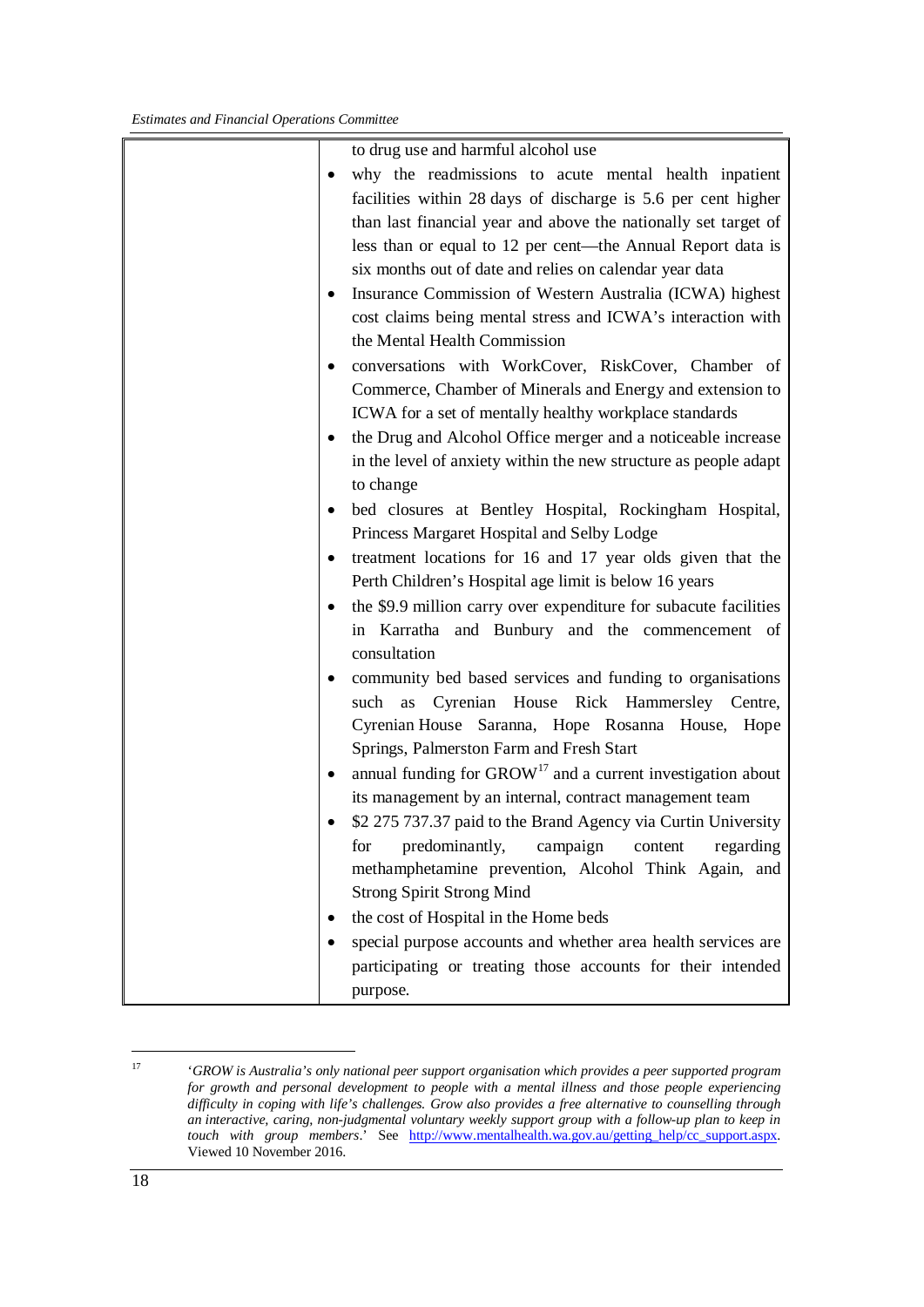| <b>Water Corporation</b> | • whether smart water meters for all farmlands customers can                                                                            |
|--------------------------|-----------------------------------------------------------------------------------------------------------------------------------------|
|                          | reduce water consumption                                                                                                                |
|                          | drinking water in dams being less than 17 per cent-the worst<br>recorded run-off into dams                                              |
|                          | the continuing need for dams as a 'balancing storage' despite                                                                           |
|                          | alternative water sources from desalination and wastewater                                                                              |
|                          | injection                                                                                                                               |
|                          | completion date for work on the Narembeen water main                                                                                    |
|                          | • the Corporation's review of its Conflict of Interest and Related                                                                      |
|                          | <b>Party Transactions Policy</b>                                                                                                        |
|                          | • the decision to privatise engineering and construction services<br>and the role played by particular board members in that<br>process |
|                          | • unmet employment targets for people with disabilities and                                                                             |
|                          | youth (15-24) compared with increases in other diversity                                                                                |
|                          | measures such as the percentage of women in most roles and                                                                              |
|                          | Aboriginal employment                                                                                                                   |
|                          | • significant rises in Board approved dividend payments to                                                                              |
|                          | Government due to business efficiencies increasing tariffs and<br>developer contributions                                               |
|                          | • never used emergency portable desalination units at the                                                                               |
|                          | Denmark pumping station                                                                                                                 |
|                          | Denmark's \$15 million recycling facility supplying water to<br>$\bullet$                                                               |
|                          | the agricultural school                                                                                                                 |
|                          | • supply of drinking water (from rock aquifers high in silica,                                                                          |
|                          | calcium and nitrates) to remote communities and Murchison                                                                               |
|                          | being unsafe for bottle-fed infants under three months                                                                                  |
|                          | • declining apprenticeship numbers explained by outsourcing                                                                             |
|                          | and delivered through private sector partners.                                                                                          |
| Western Australia Police | interaction between the newly created crime investigation and<br>$\bullet$                                                              |
|                          | family violence division and the co-located child protection                                                                            |
|                          | and family services and non-government organisations                                                                                    |
|                          | the mental health co-response trial and the number of                                                                                   |
|                          | interventions in the trial locations                                                                                                    |
|                          | methamphetamine testing levels in wastewater                                                                                            |
|                          | whether Western Australia Police have charged anyone under<br>٠                                                                         |
|                          | the new synthetic drugs legislation (Misuse of Drugs                                                                                    |
|                          | Amendment (Psychoactive Substances) Act)                                                                                                |
|                          | expenditure for Western Australia Police for work undertaken<br>٠                                                                       |
|                          | on the Waroona-Yarloop bushfires                                                                                                        |
|                          | staffing of the Ballajura Police Station                                                                                                |
|                          | operational outcomes and efficiency measures for the new                                                                                |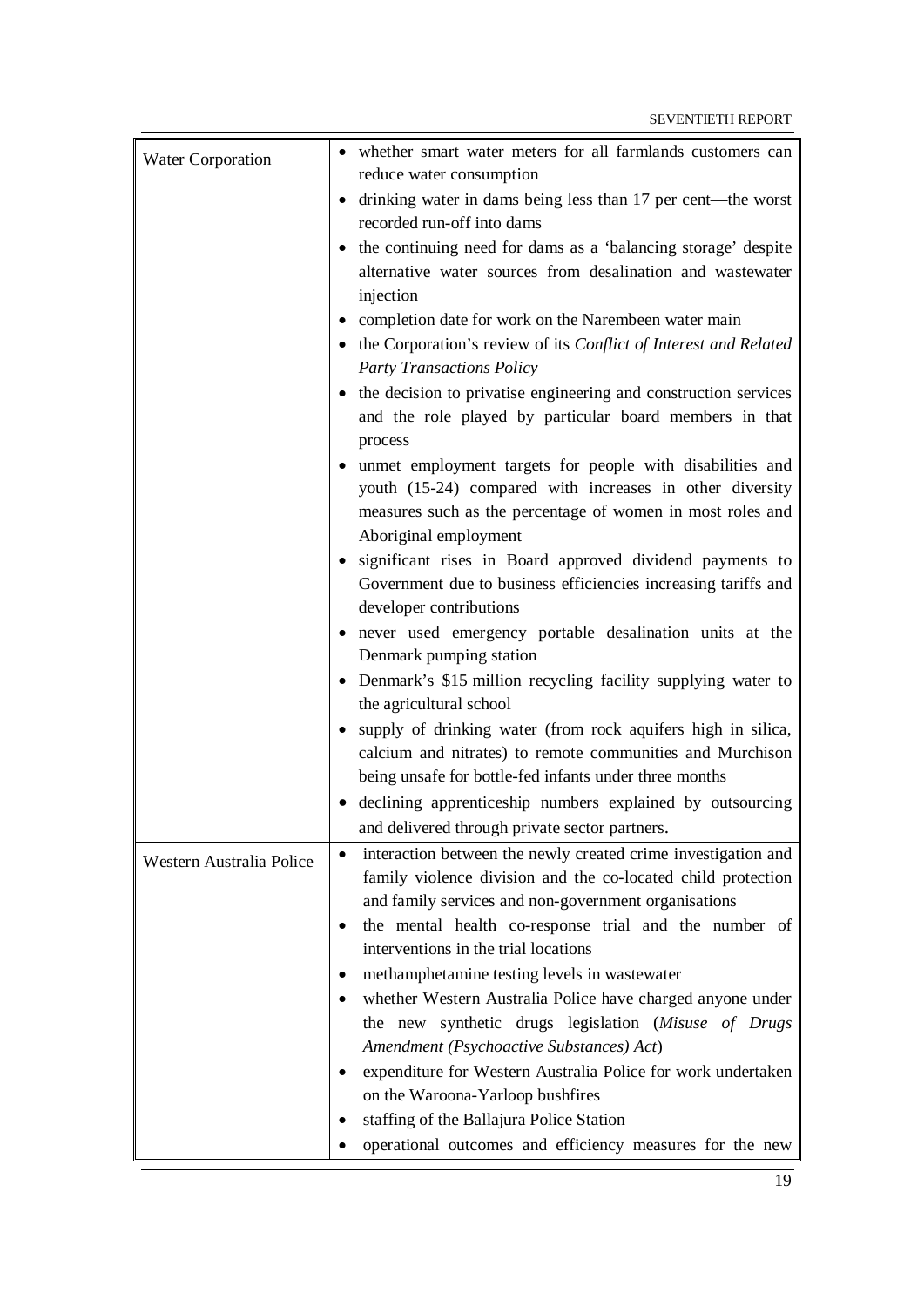|                          | crime investigation and family violence division and the                     |
|--------------------------|------------------------------------------------------------------------------|
|                          | creation of monthly report cards                                             |
|                          | the increase in calls for assistance relating to family and<br>$\bullet$     |
|                          | domestic violence                                                            |
|                          | the increase in police orders issued with respect to family and              |
|                          | domestic violence                                                            |
|                          | whether there has been an increase in sick leave due to stress<br>$\bullet$  |
|                          | random and targeted drug testing of police officers<br>٠                     |
|                          | the reduction in the average cost of regional and remote<br>$\bullet$        |
|                          | policing services per person                                                 |
|                          | the planned expansion of the Broome police station                           |
|                          | investigation<br>of<br>options<br>for<br>making<br>workers'<br>the<br>٠      |
|                          | compensation available to police officers                                    |
|                          | explanation for the deficit of \$23.4 million for the financial<br>$\bullet$ |
|                          |                                                                              |
|                          | year ending 30 June 2016 (that is, decrease in Government                    |
|                          | Regional Officers' Housing of \$25 million and decrease of                   |
|                          | \$6 million for depreciation)                                                |
|                          | the trial of body-worn video cameras by officers-Western<br>$\bullet$        |
|                          | Australia Police are about to evaluate the findings                          |
|                          | point to point cameras on Forrest Highway—infringements                      |
|                          | will be issued after they have been operational for six months               |
|                          | analysis of the reasons for attrition of police officers<br>٠                |
|                          | data on the number of children present during family and                     |
|                          | domestic violence incidents being captured at the incident                   |
|                          | report stage                                                                 |
|                          | Western Australia Police community forums—the number,<br>$\bullet$           |
|                          | location and costs.                                                          |
| Department of Corrective | the Department moving to a more 'trauma-informed' and                        |
| Services                 | rehabilitation focus as part of its Youth Justice Framework                  |
|                          | the recommendations of the Review into an Incident at<br>$\bullet$           |
|                          | Banksia Hill Detention Centre on 20 January 2013                             |
|                          | the increase in out of cell hours for young offenders<br>$\bullet$           |
|                          | the use of various restraints (mechanical and chemical) on                   |
|                          | young offenders                                                              |
|                          | drug and alcohol testing of staff with custodial functions                   |
|                          | data on the strip searching of young offenders                               |
|                          | the Department gaining full control over its financial and                   |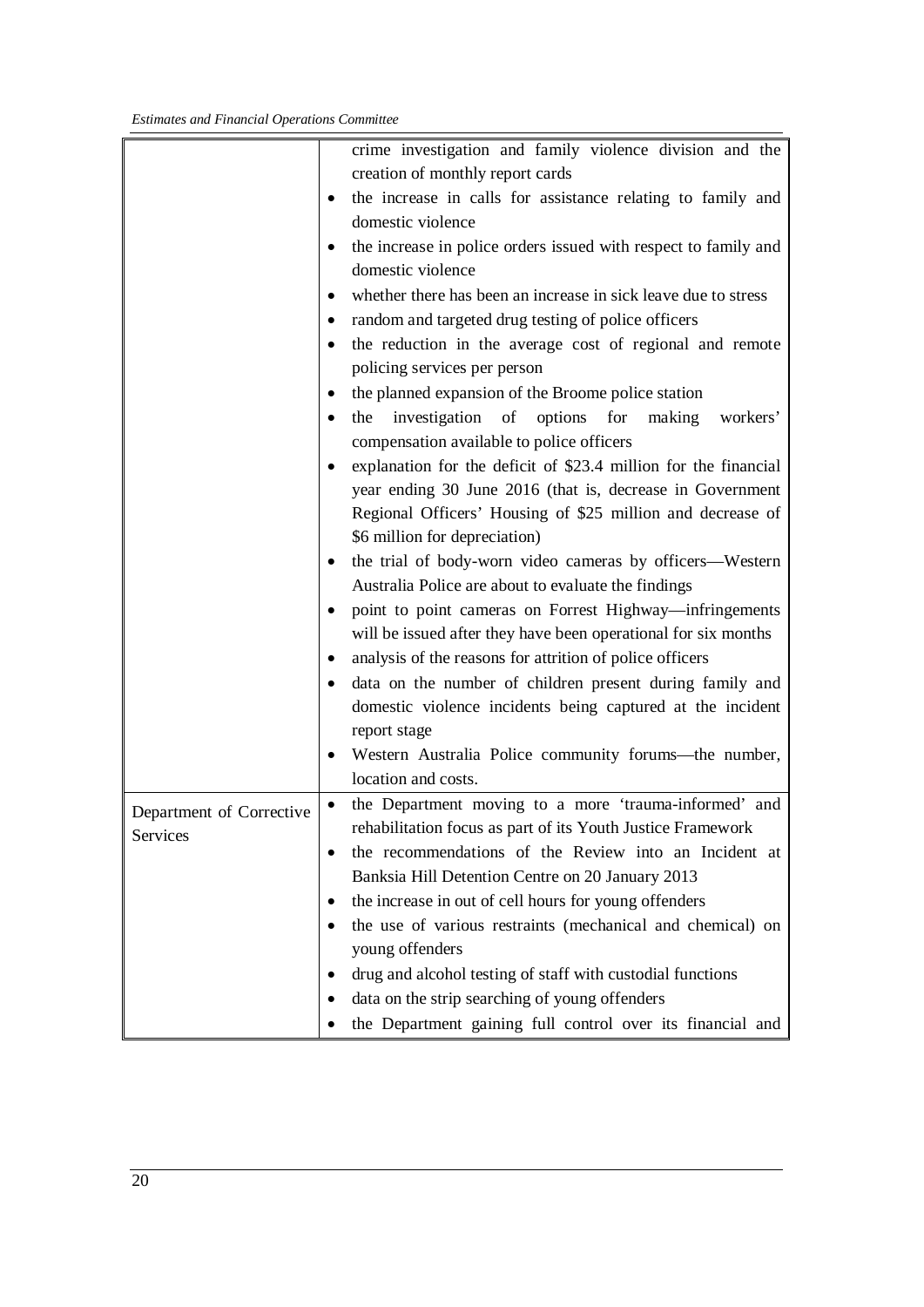|                         | human resource functions                                                                       |
|-------------------------|------------------------------------------------------------------------------------------------|
|                         | the use of 'double bunking' <sup>18</sup> at prison facilities<br>$\bullet$                    |
|                         | escapes from prison facilities                                                                 |
|                         | loss of confidence provisions for custodial officers <sup>19</sup><br>$\bullet$                |
|                         | mental health stress claims and the 30 per cent drop in                                        |
|                         | workers compensation premiums for the Department                                               |
|                         | levels of mental health training for custodial staff<br>$\bullet$                              |
|                         | involuntary treatment for mental health conditions outside of<br>$\bullet$                     |
|                         | the custodial system                                                                           |
|                         | Department data on where prisoners resided prior to prison<br>$\bullet$                        |
|                         | data on those entering the custodial system convicted of                                       |
|                         | family violence offences                                                                       |
|                         | the drop in the employment rate of Aboriginal people<br>٠                                      |
|                         | the role of the Youth Justice Reference Group                                                  |
|                         | the suggestion that the Department undertake recruitment                                       |
|                         | presentations at tertiary institutions.                                                        |
| Department of Fisheries | the significant increase in catches of yellowfin whiting and the<br>$\bullet$                  |
|                         | development of a harvest strategy                                                              |
|                         | the number of licenses in the Peel-Harvey system<br>٠                                          |
|                         | the closure of the South West herring G trap fishery and<br>$\bullet$                          |
|                         | compensation paid to commercial operators                                                      |
|                         | stock assessments of demersal <sup>20</sup> fisheries<br>$\bullet$                             |
|                         | the Bunbury to Mandurah development fishery for crabs<br>$\bullet$                             |
|                         | the road testing of a new incident response protocol for fish                                  |
|                         | kills                                                                                          |
|                         | the priority list of fisheries to transition to the new fisheries<br>legislation <sup>21</sup> |
|                         | Project Barracuda—the Department's red tape reduction                                          |
|                         | program.                                                                                       |
| 7 November 2016         |                                                                                                |
| Tourism WA              | the \$9.6 billion spend by international (\$2.273 billion) and                                 |
|                         | domestic (\$7.4 billion) visitors                                                              |

<span id="page-26-0"></span> $18\,$ <sup>18</sup> "Double-bunking" is a practice where bunk beds are used in a dormitory setting generally found in medium-security facilities. It is often criticized as it tends forcing two people to share a small cell that was designed for one inhabitant. See Western Australia, Legislative Council, Standing Committee on Public Administration, Report 15, *Omnibus Report-Activity During 38<sup>th</sup> Parliament*, 6 November 2012, p37.

<span id="page-26-1"></span><sup>&</sup>lt;sup>19</sup> These were introduced by amendments to various custodial legislation by the Custodial Legislation (Officers Discipline) Amendment Bill 2013. See Western Australia, Legislative Council, Standing Committee on Legislation, Report 25, *Custodial Legislation (Officers Discipline) Amendment Bill 2013*, 11 November 2014.

<span id="page-26-2"></span><sup>&</sup>lt;sup>20</sup> Demersal fish live and feed on or near the bottom of the sea or lake.

<span id="page-26-3"></span><sup>21</sup> Aquatic Resources Management Bill 2015 and Aquatic Resources Legislation Amendment Bill 2015.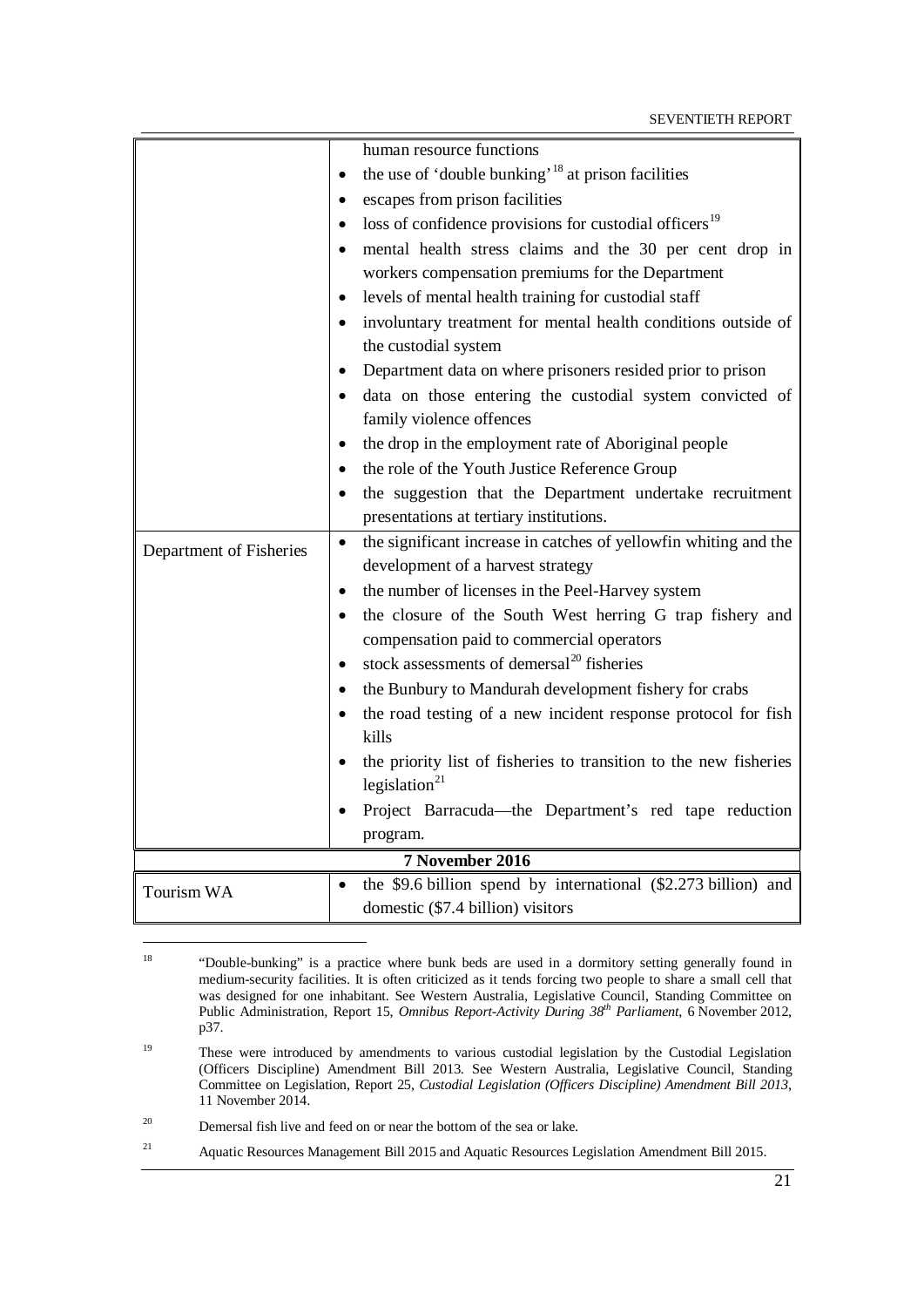| ٠         | segmenting international visitor numbers into business,                       |
|-----------|-------------------------------------------------------------------------------|
|           | leisure, friends and family visitors, and education travellers                |
|           | impact of the resource sector downturn on visitor spend                       |
| $\bullet$ | changes in early 2016 regarding the collection of visitor spend               |
|           | survey data by Tourism Research Australia, and, in particular,                |
|           | the use of mobile telephone numbers                                           |
| $\bullet$ | long term education visitors only statistically captured if they              |
|           | leave within every 12 months                                                  |
|           | the 17 per cent employment spend downturn, especially                         |
|           | FIFOs either within Western Australia,<br>interstate<br><b>or</b>             |
|           | internationally                                                               |
|           | national visitors up 16.6 per cent (10.1 million overnight) and               |
|           | intrastate at 19.4 million                                                    |
|           |                                                                               |
| $\bullet$ | the new 60 000 seat Perth Stadium with Tourism WA tasked                      |
|           | to attract and secure events through a three year, \$19 million<br>allocation |
|           |                                                                               |
| $\bullet$ | generating regular, large-scale AFL visitation and the                        |
|           | allocation of tickets for each event within the overall 60 000                |
|           | seat allocation                                                               |
| $\bullet$ | changes to the Executive Management Team and the creation                     |
|           | of a new marketing and partnerships division at no extra cost                 |
|           | the reduction of funding for the marketing and partnerships                   |
|           | division (funded by a \$8.7 million Royalties for Regions                     |
|           | allocation which ends on 30 June 2017)                                        |
| ٠         | statistics on unfilled and acting positions in Tourism WA                     |
| $\bullet$ | the potential for event tourism with Perth Racing carnivals                   |
|           | and cooperative marketing with other Western Australian                       |
|           | horse racing or the Magic Millions yearling sales                             |
|           | the challenge for racing organisers to attract a quality east                 |
|           | coast or international field in sufficient numbers at a time                  |
|           | outside the traditional, spring racing carnival periods                       |
|           | event funding requests and meeting the 'increased State                       |
|           | visitation' or 'significant national or international media                   |
|           | exposure', key criteria                                                       |
| $\bullet$ | development<br>officers working<br>with<br>program<br>event                   |
|           | organisations to assist with securing funding                                 |
|           | the concept of an 'advertising equivalent value' and using two                |
|           | different rates to calculate the 'Direct media impact of major                |
|           | events sponsorship' key performance indicator                                 |
|           | removal of the profit-share arrangements for the Hopman                       |
|           | Cup.                                                                          |
|           |                                                                               |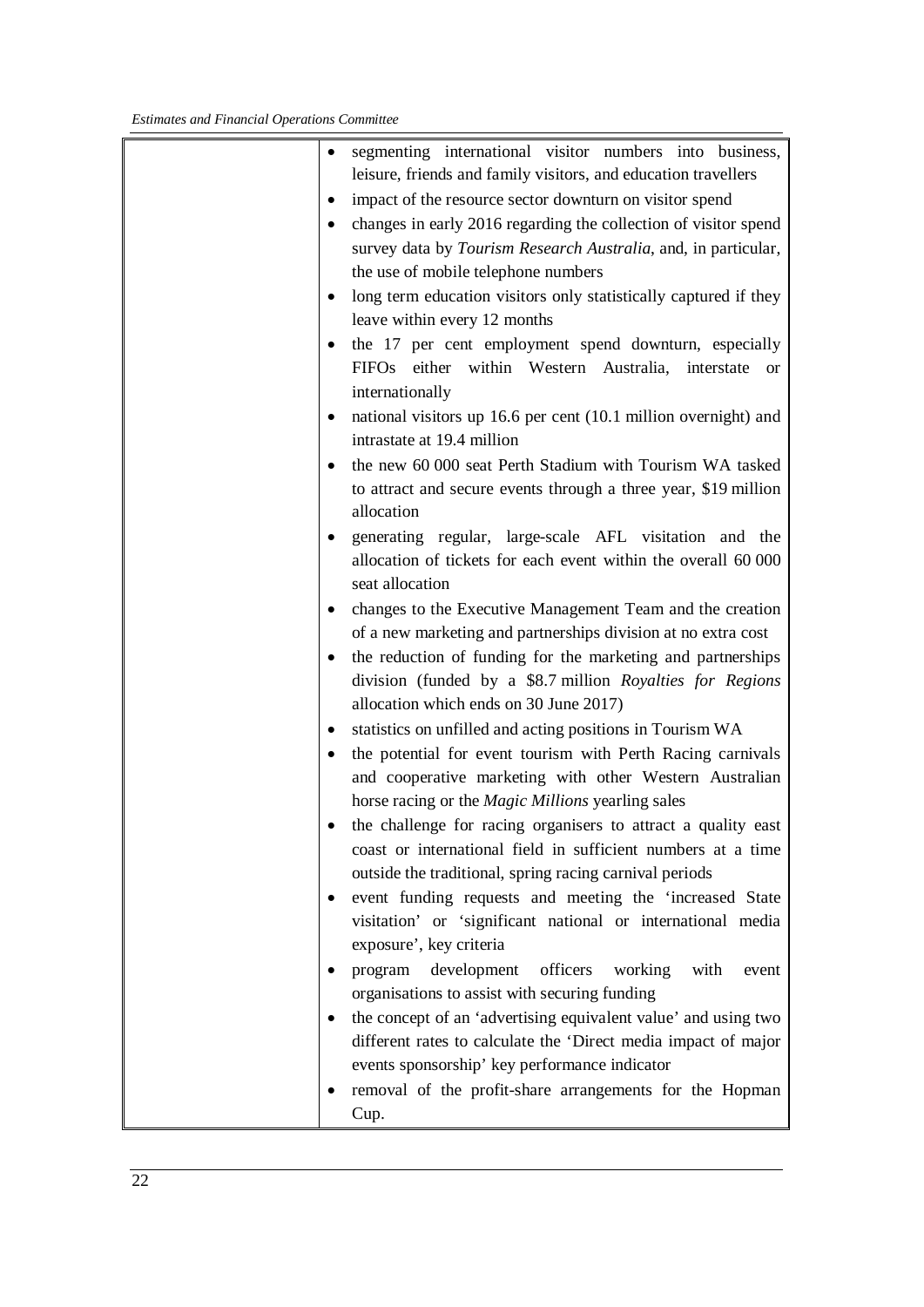- 2.4 The hearings were conducted in accordance with the Committee's Procedure Policy, a copy of which is available on the Committee's website. All Members were notified of the hearings and invited to participate.
- 2.5 All hearings were public and recorded by Hansard and broadcast over the internet. Transcripts of the hearings are posted on the Committee's website.

### <span id="page-28-0"></span>**Questions by Members**

- 2.6 The Committee continued with the practice of inviting Members to ask questions of all agencies prior to the hearings, regardless of whether that agency subsequently appeared. Six Members submitted questions to 23 agencies. The Committee gave all but two of the answers a public status.
- 2.7 During the hearings 232 questions were taken on notice.
- 2.8 Where a Member was unable to ask all their questions during the hearing they were provided with the opportunity to submit additional questions to the agency. Copies of the answers to questions provided prior to and after the hearings received by the Committee are on the Committee's website.

#### <span id="page-28-1"></span>**Provision of information requested by the Committee**

- 2.9 There were a number of instances during the hearings where agencies refused to provide information requested by the Committee. For example, during the hearing with Main Roads, it refused to provide a copy of its Strategic Asset Plan on the basis '*it has been provided as part of cabinet deliberations, so it is cabinet-in-confidence*.'[22](#page-28-2)
- 2.10 Main Roads explained it had received a direction, '*communicated at officer level*', [23](#page-28-3) from the Department of Treasury not to make its Strategic Asset Plan public.
- 2.11 The Committee has given an account in recent reports of the refusal by agencies to provide it with a copy of their Strategic Asset Plan.<sup>[24](#page-28-4)</sup> It notes this has been a policy decision of Government. Without access to information forecasting long term demands on agency resources with respect to the management of existing assets and investment in new assets the Committee is unable to form a view on the adequacy of agency resources for this purpose.

<span id="page-28-2"></span><sup>22</sup> Mr Peter Woronzow, Acting Managing Director, Main Roads Western Australia, *Transcript of Evidence*, 2 November 2016, p 12. See also Hon Jim Chown MLC, Parliamentary Secretary to the Minister for Transport, *Transcript of Evidence*, 2 November 2016, p 9 where he stated he did not think it appropriate for the Public Transport Authority's Strategic Asset Investment Plan to be submitted to the Committee.

<span id="page-28-3"></span> $^{23}$  Ibid, p13.

<span id="page-28-4"></span><sup>&</sup>lt;sup>24</sup> Western Australia, Legislative Council, Standing Committee on Estimates and Financial Operations, Report 65, *Agency Annual Report Hearings 2014-15*, 25 August 2016, pp 24-31; Western Australia, Legislative Council, Standing Committee on Estimates and Financial Operations, Report 67, *Budget Estimates Hearings 2016-17*, 15 September 2016, pp 21-24, 35.